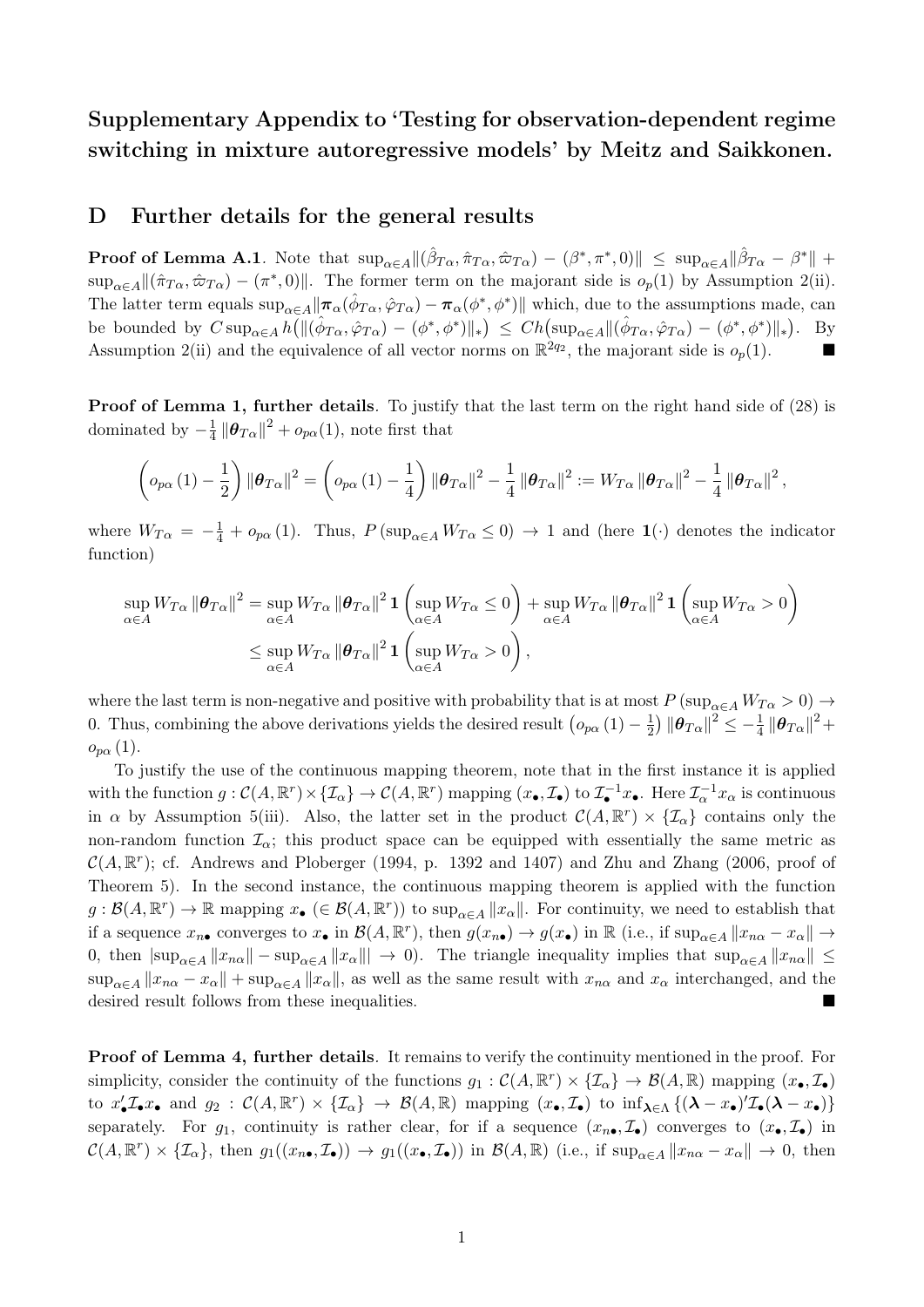$\sup_{\alpha \in A} |x'_{n\alpha} \mathcal{I}_{\alpha} x_{n\alpha} - x'_{\alpha} \mathcal{I}_{\alpha} x_{\alpha}| \to 0$ . For the continuity of  $g_2$ , suppose that  $\sup_{\alpha \in A} ||x_{n\alpha} - x_{\alpha}|| \to 0$ , and consider  $\sup_{\alpha \in A} |\inf_{\lambda \in \Lambda} \{ (\lambda - x_{n\alpha})' \mathcal{I}_{\alpha}(\lambda - x_{n\alpha}) \} - \inf_{\lambda \in \Lambda} \{ (\lambda - x_{\alpha})' \mathcal{I}_{\alpha}(\lambda - x_{\alpha}) \} |$ . Noting that

$$
\inf_{\boldsymbol{\lambda}\in\Lambda}\left\{(\boldsymbol{\lambda}-x_{n\alpha})'\mathcal{I}_{\alpha}(\boldsymbol{\lambda}-x_{n\alpha})\right\}=\left\{\inf_{\boldsymbol{\lambda}\in\Lambda}\|\mathcal{I}_{\alpha}^{1/2}(\boldsymbol{\lambda}-x_{n\alpha})\|\right\}^{2}
$$

and similarly for the other infimum, we need to consider

$$
\sup_{\alpha \in A} \left\{ \left| \inf_{\boldsymbol{\lambda} \in \Lambda} \|\mathcal{I}_{\alpha}^{1/2}(\boldsymbol{\lambda} - x_{n\alpha})\| - \inf_{\boldsymbol{\lambda} \in \Lambda} \|\mathcal{I}_{\alpha}^{1/2}(\boldsymbol{\lambda} - x_{\alpha})\| \right| \left( \inf_{\boldsymbol{\lambda} \in \Lambda} \|\mathcal{I}_{\alpha}^{1/2}(\boldsymbol{\lambda} - x_{n\alpha})\| + \inf_{\boldsymbol{\lambda} \in \Lambda} \|\mathcal{I}_{\alpha}^{1/2}(\boldsymbol{\lambda} - x_{\alpha})\| \right) \right\}.
$$
 (45)

Using the triangle inequality and properties of the Euclidean vector norm,

$$
\| \mathcal{I}_{\alpha}^{1/2} (\boldsymbol{\lambda} - x_{n\alpha}) \| \leq \| \mathcal{I}_{\alpha}^{1/2} (\boldsymbol{\lambda} - x_{\alpha}) \| + \| \mathcal{I}_{\alpha}^{1/2} (x_{n\alpha} - x_{\alpha}) \| \leq \| \mathcal{I}_{\alpha}^{1/2} (\boldsymbol{\lambda} - x_{\alpha}) \| + (\lambda_{\max} (\mathcal{I}_{\alpha}))^{1/2} \| x_{n\alpha} - x_{\alpha} \|,
$$

and similarly with  $x_{n\alpha}$  and  $x_{\alpha}$  exchanged, so that

$$
\left|\inf_{\boldsymbol{\lambda}\in\Lambda}\|\mathcal{I}_{\alpha}^{1/2}(\boldsymbol{\lambda}-x_{n\alpha})\|-\inf_{\boldsymbol{\lambda}\in\Lambda}\|\mathcal{I}_{\alpha}^{1/2}(\boldsymbol{\lambda}-x_{\alpha})\|\right|\leq \left(\lambda_{\max}\left(\mathcal{I}_{\alpha}\right)\right)^{1/2}\|x_{n\alpha}-x_{\alpha}\|.
$$

As was noted after Assumption 6, the cone  $\Lambda$  contains the origin, so that the term in (45) in parentheses is dominated by  $(\lambda_{\max} (\mathcal{I}_{\alpha}))^{1/2} (\Vert x_{n\alpha} \Vert + \Vert x_{\alpha} \Vert)$ . Now, due to Assumption 5(iii), the fact that  $x_{n\bullet}, x_{\bullet}$ are bounded, and the assumed  $\sup_{\alpha \in A} ||x_{n\alpha} - x_{\alpha}|| \to 0$ , the quantity in (45) converges to zero.

Proof of Lemma 5. For brevity and clarity, within this proof we use somewhat simplified notation and let

$$
\mathcal{I}_\alpha^{-1} = \begin{bmatrix} A & B \\ B' & C \end{bmatrix}
$$

denote the partition of  $\mathcal{I}_{\alpha}^{-1}$  (so that, e.g., *C* is shorthand for  $(\mathcal{I}_{\alpha}^{-1})_{\vartheta\vartheta}$ ). This implies that  $\mathcal{I}_{\alpha}$  can be expressed as

$$
\mathcal{I}_{\alpha} = \begin{bmatrix} D^{-1} & -D^{-1}BC^{-1} \\ -C^{-1}B'D^{-1} & C^{-1} + C^{-1}B'D^{-1}BC^{-1} \end{bmatrix}
$$

where  $D = A - BC^{-1}B'$  (thus, e.g.,  $D^{-1} = I_{\theta\theta\alpha}$ ). Note also that A, C, and D are symmetric (as  $I_{\alpha}$ is symmetric).

First note that  $S_\alpha = \mathcal{I}_\alpha Z_\alpha$  can be expressed as

$$
S_{\alpha} = \begin{bmatrix} D^{-1} & -D^{-1}BC^{-1} \ Z_{\theta\alpha} \end{bmatrix} \begin{bmatrix} Z_{\theta\alpha} \ Z_{\theta\alpha} \end{bmatrix} = \begin{bmatrix} D^{-1}Z_{\theta\alpha} - D^{-1}BC^{-1}Z_{\theta\alpha} \ -C^{-1}B'D^{-1}Z_{\theta\alpha} + C^{-1}Z_{\theta\alpha} + C^{-1}B'D^{-1}BC^{-1}Z_{\theta\alpha} \end{bmatrix}
$$

so that  $S'_{\theta\alpha}DS_{\theta\alpha}$  equals

$$
S'_{\theta\alpha}DS_{\theta\alpha} = (D^{-1}Z_{\theta\alpha} - D^{-1}BC^{-1}Z_{\vartheta\alpha})'D(D^{-1}Z_{\theta\alpha} - D^{-1}BC^{-1}Z_{\vartheta\alpha})
$$
  
=  $Z'_{\theta\alpha}D^{-1}Z_{\theta\alpha} - Z'_{\theta\alpha}D^{-1}BC^{-1}Z_{\vartheta\alpha} - Z'_{\vartheta\alpha}C^{-1}B'D^{-1}Z_{\theta\alpha} + Z'_{\vartheta\alpha}C^{-1}B'D^{-1}BC^{-1}Z_{\vartheta\alpha}.$ 

Now, since  $Z'_\alpha \mathcal{I}_\alpha Z_\alpha$  can be written as

$$
Z'_{\alpha} \mathcal{I}_{\alpha} Z_{\alpha} = \begin{bmatrix} Z_{\theta \alpha} \\ Z_{\vartheta \alpha} \end{bmatrix}' \begin{bmatrix} D^{-1} & -D^{-1}BC^{-1} \\ -C^{-1}B'D^{-1} & C^{-1} + C^{-1}B'D^{-1}BC^{-1} \end{bmatrix} \begin{bmatrix} Z_{\theta \alpha} \\ Z_{\vartheta \alpha} \end{bmatrix}
$$
  
=  $Z'_{\theta \alpha} D^{-1} Z_{\theta \alpha} - Z'_{\theta \alpha} D^{-1} BC^{-1} Z_{\vartheta \alpha} - Z'_{\vartheta \alpha} C^{-1}B'D^{-1} Z_{\theta \alpha}$   
+  $Z'_{\vartheta \alpha} C^{-1} Z_{\vartheta \alpha} + Z'_{\vartheta \alpha} C^{-1}B'D^{-1}BC^{-1} Z_{\vartheta \alpha},$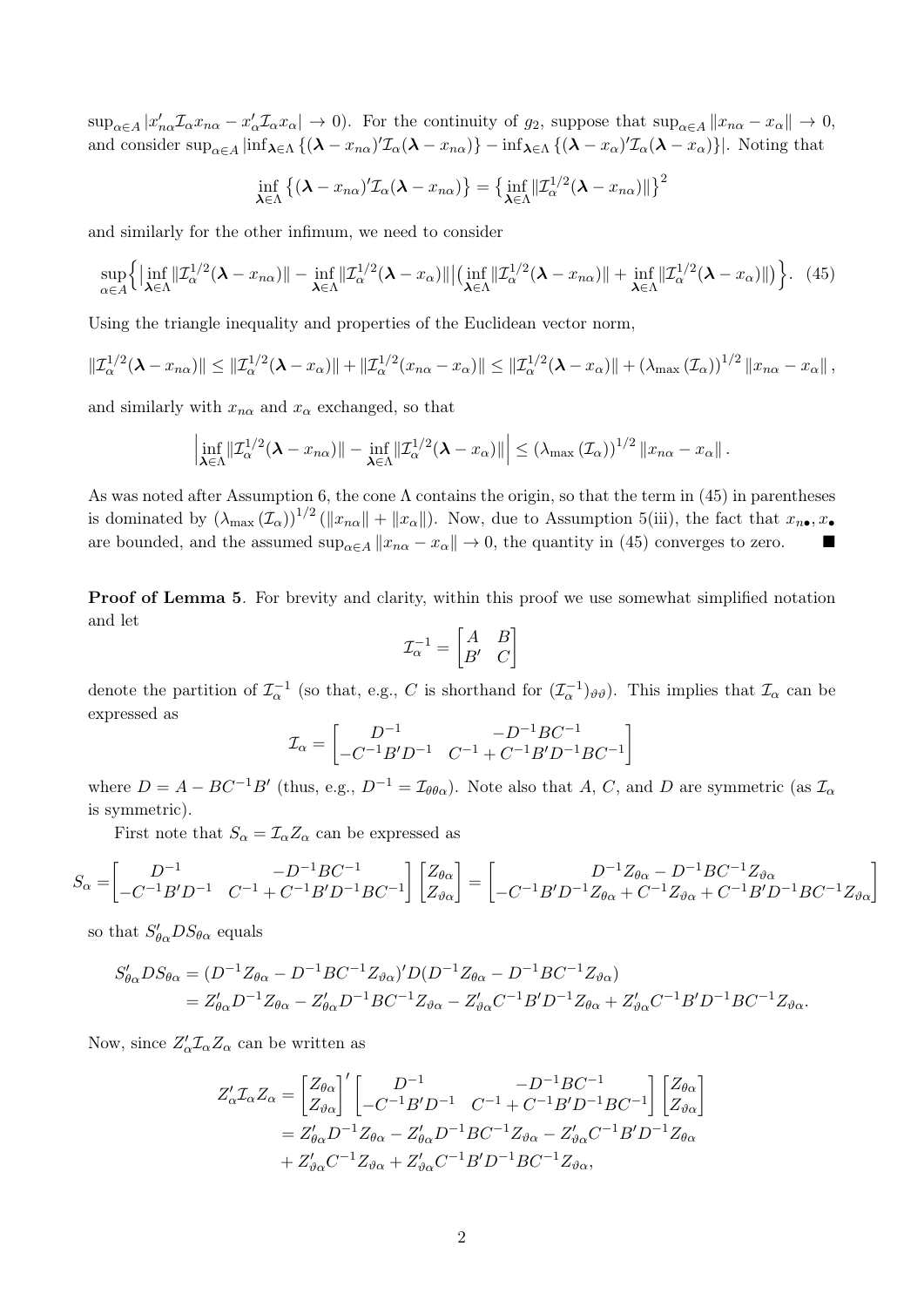we obtain

$$
Z'_{\alpha} \mathcal{I}_{\alpha} Z_{\alpha} = Z'_{\vartheta \alpha} C^{-1} Z_{\vartheta \alpha} + S'_{\theta \alpha} D S_{\theta \alpha}.
$$
\n
$$
(46)
$$

Now consider  $\inf_{\lambda \in \Lambda} \{ (\lambda - Z_{\alpha})' \mathcal{I}_{\alpha}(\lambda - Z_{\alpha}) \}$ . Similarly as above,

$$
(\lambda - Z_{\alpha})' \mathcal{I}_{\alpha} (\lambda - Z_{\alpha})
$$
\n
$$
= (\lambda_{\theta} - Z_{\theta \alpha})' D^{-1} (\lambda_{\theta} - Z_{\theta \alpha}) - (\lambda_{\theta} - Z_{\theta \alpha})' D^{-1} B C^{-1} (\lambda_{\theta} - Z_{\theta \alpha}) - (\lambda_{\theta} - Z_{\theta \alpha})' C^{-1} B' D^{-1} (\lambda_{\theta} - Z_{\theta \alpha})
$$
\n
$$
+ (\lambda_{\theta} - Z_{\theta \alpha})' C^{-1} (\lambda_{\theta} - Z_{\theta \alpha}) + (\lambda_{\theta} - Z_{\theta \alpha})' C^{-1} B' D^{-1} B C^{-1} (\lambda_{\theta} - Z_{\theta \alpha})
$$
\n
$$
= (\lambda_{\theta} - Z_{\theta \alpha})' D^{-1} (\lambda_{\theta} - Z_{\theta \alpha}) - (\lambda_{\theta} - Z_{\theta \alpha})' D^{-1} [BC^{-1} (\lambda_{\theta} - Z_{\theta \alpha})] - [BC^{-1} (\lambda_{\theta} - Z_{\theta \alpha})]' D^{-1} (\lambda_{\theta} - Z_{\theta \alpha})
$$
\n
$$
+ (\lambda_{\theta} - Z_{\theta \alpha})' C^{-1} (\lambda_{\theta} - Z_{\theta \alpha}) + [BC^{-1} (\lambda_{\theta} - Z_{\theta \alpha})]' D^{-1} [BC^{-1} (\lambda_{\theta} - Z_{\theta \alpha})]
$$
\n
$$
= (\lambda_{\theta} - Z_{\theta \alpha})' C^{-1} (\lambda_{\theta} - Z_{\theta \alpha}) + {(\lambda_{\theta} - Z_{\theta \alpha}) - [BC^{-1} (\lambda_{\theta} - Z_{\theta \alpha})]}' D^{-1} {(\lambda_{\theta} - Z_{\theta \alpha}) - [BC^{-1} (\lambda_{\theta} - Z_{\theta \alpha}) - [BC^{-1} (\lambda_{\theta} - Z_{\theta \alpha}) - [BC^{-1} (\lambda_{\theta} - Z_{\theta \alpha}) - [BC^{-1} (\lambda_{\theta} - Z_{\theta \alpha})] }.
$$

Now, for any fixed  $\lambda_{\vartheta} \in \mathbb{R}^{q_{\vartheta}}$ , Assumption 7 implies that

$$
\inf_{\boldsymbol{\lambda}_{\theta}\in\mathbb{R}^{q_{\theta}}} \{(\boldsymbol{\lambda}_{\theta}-Z_{\theta\alpha})-[BC^{-1}(\boldsymbol{\lambda}_{\vartheta}-Z_{\vartheta\alpha})]\}^{\prime}D^{-1}\{(\boldsymbol{\lambda}_{\theta}-Z_{\theta\alpha})-[BC^{-1}(\boldsymbol{\lambda}_{\vartheta}-Z_{\vartheta\alpha})]\}=0
$$

(cf. Andrews (1999, eqn. (7.35))) so that

$$
\inf_{\boldsymbol{\lambda}\in\Lambda}\left\{(\boldsymbol{\lambda}-Z_{\alpha})'\mathcal{I}_{\alpha}(\boldsymbol{\lambda}-Z_{\alpha})\right\}=\inf_{\boldsymbol{\lambda}_{\vartheta}\in\Lambda_{\vartheta}}\left\{(\boldsymbol{\lambda}_{\vartheta}-Z_{\vartheta\alpha})'C^{-1}(\boldsymbol{\lambda}_{\vartheta}-Z_{\vartheta\alpha})\right\}.
$$
\n(47)

Combining (46) and (47) and recalling that  $C^{-1} = (\mathcal{I}_{\alpha}^{-1})_{\vartheta\vartheta}^{-1}$  and  $D = \mathcal{I}_{\theta\theta\alpha}^{-1}$  yields the equality stated in the lemma.

Finally,  $(\mathcal{I}_{\alpha}^{-1})_{\vartheta\vartheta}$  and  $Z_{\vartheta\alpha}$  can be expressed as

$$
(\mathcal{I}_{\alpha}^{-1})_{\vartheta\vartheta} = (\mathcal{I}_{\vartheta\vartheta\alpha} - \mathcal{I}_{\vartheta\theta\alpha}\mathcal{I}_{\theta\theta\alpha}^{-1}\mathcal{I}_{\theta\vartheta\alpha})^{-1} \left[ = \mathcal{I}_{\vartheta\vartheta\alpha}^{-1} + \mathcal{I}_{\vartheta\vartheta\alpha}^{-1}\mathcal{I}_{\vartheta\theta\alpha}(\mathcal{I}_{\theta\theta\alpha} - \mathcal{I}_{\theta\vartheta\alpha}\mathcal{I}_{\vartheta\vartheta\alpha}^{-1}\mathcal{I}_{\vartheta\theta\alpha}\mathcal{I}_{\vartheta\vartheta\alpha}^{-1}) \right],
$$
  
\n
$$
Z_{\vartheta\alpha} = (\mathcal{I}_{\alpha}^{-1})_{\vartheta\vartheta}(S_{\vartheta\alpha} - \mathcal{I}_{\vartheta\theta\alpha}\mathcal{I}_{\theta\theta\alpha}^{-1}S_{\theta\alpha}) \left[ = \mathcal{I}_{\vartheta\vartheta\alpha}^{-1}S_{\vartheta\alpha} + \mathcal{I}_{\vartheta\vartheta\alpha}^{-1}\mathcal{I}_{\vartheta\theta\alpha}(\mathcal{I}_{\theta\theta\alpha} - \mathcal{I}_{\theta\vartheta\alpha}\mathcal{I}_{\vartheta\vartheta\alpha}^{-1}\mathcal{I}_{\vartheta\theta\alpha})^{-1}(\mathcal{I}_{\theta\vartheta\alpha}\mathcal{I}_{\vartheta\vartheta\alpha}^{-1}S_{\vartheta\alpha} - S_{\theta\alpha}) \right],
$$

where the two different expressions result from two different ways of writing the inverse of a partitioned matrix.

**Proof of Lemma 6**. The required arguments are standard but presented for completeness and to contrast them with arguments that lead to Lemma 4. The reparameterization described in Assumption 3 is unnecessary and the original  $\phi$ –parameterization may be used (alternatively, consider the identity mapping  $\pi = \pi(\tilde{\phi}) = \tilde{\phi}$ ). As for the quadratic expansion of the log-likelihood function, let  $\theta(\tilde{\phi}) =$  $(\tilde{\phi} - \tilde{\phi}^*)$  take the role of  $\theta(\alpha, \beta, \pi, \varpi)$ , and note that straightforward derivations (similar to those used in the LMAR example in Section 3.3.1) yield

$$
L_T^0(\tilde{\phi}) - L_T^0(\tilde{\phi}^*) = (T^{-1/2}S_T^0)'[T^{1/2}\theta(\tilde{\phi})] - \frac{1}{2}[T^{1/2}\theta(\tilde{\phi})]'T^0[T^{1/2}\theta(\tilde{\phi})] + R_T(\tilde{\phi}),
$$
  

$$
R_T(\tilde{\phi}) = \frac{1}{2}[T^{1/2}\theta(\tilde{\phi})]'[T^{-1}\nabla_{\phi\phi'}L_T^0(\dot{\phi}) - (-\mathcal{I}^0)][T^{1/2}\theta(\tilde{\phi})],
$$

with  $\dot{\phi}$  denoting a point between  $\tilde{\phi}$  and  $\tilde{\phi}^*$ . Validity of Assumption 5 follows from the arguments used in connection with the LMAR example together with Assumption 8. Assumption 6 holds with  $\Lambda = \mathbb{R}^{p+2}$ . Arguments analogous to those that lead to Lemma 4 now yield the stated convergence result, and the convergence is joint as in both cases it follows from the weak convergence result  $T^{-1/2}S_{T\bullet}\Rightarrow S_{\bullet}$ .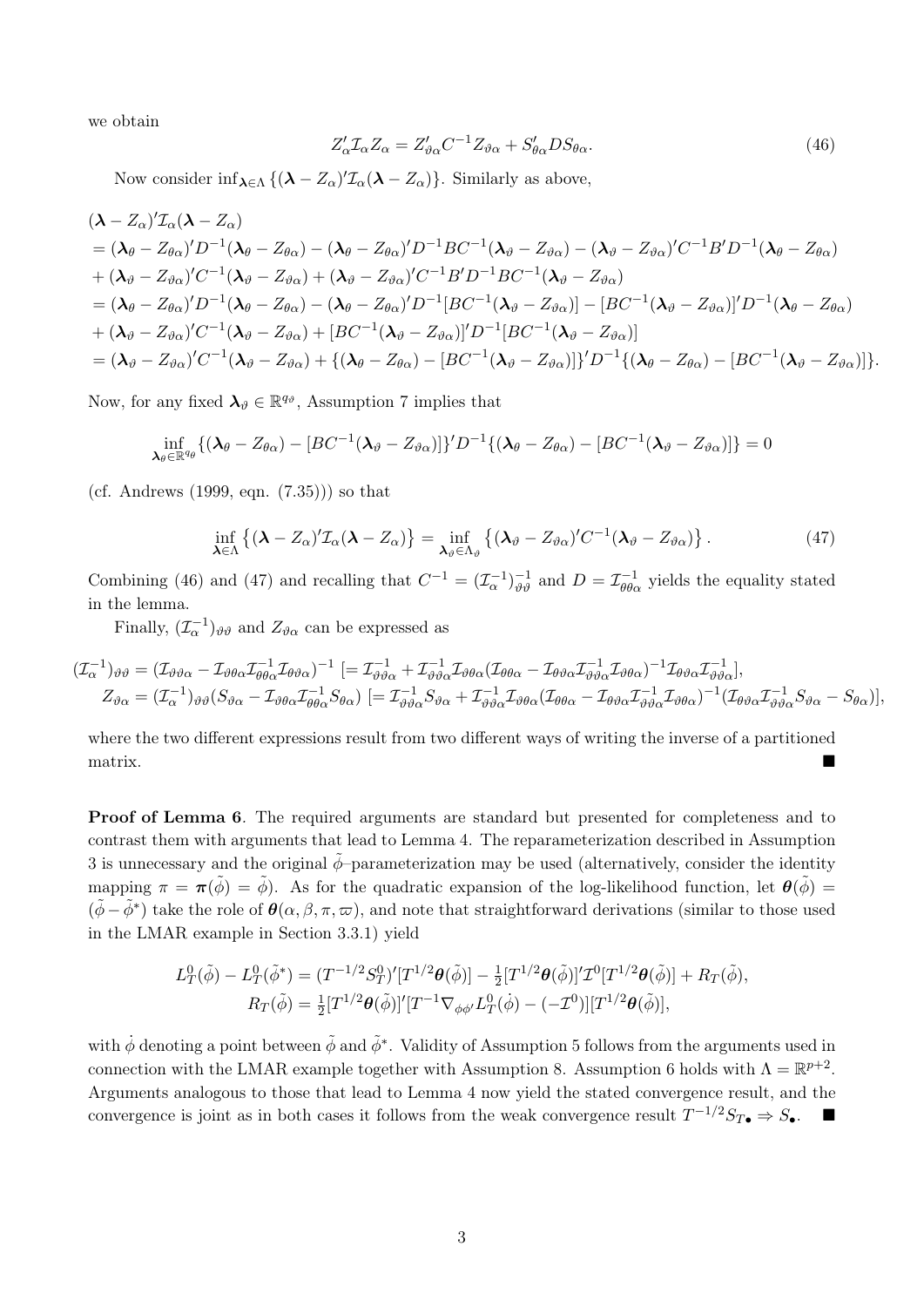# E Further details for the LMAR example

#### E.1 Verification of Assumption 5(ii), further details

As for the weak convergence requirement in part (ii), we rely on Theorem 2 (and the remarks that follow it) in Andrews and Ploberger (1995). As can be seen from the proof of their Theorem 2, it suffices to verify their conditions  $EP1(a)$ ,  $EP1(e)$ , and  $EP4$  (omitting the weakly exogeneous  $X<sub>t</sub>$ variables therein). Under the null hypothesis,  $y_t$  is a linear Gaussian  $AR(p)$  process so that condition  $EP1(a)$  is satisfied with geometrically declining mixing numbers. To check condition  $EP1(e)$ , we show that  $E[\sup_{\alpha \in A} \sup_{(\pi,\varpi) \in \Pi} |l_{t}^{\pi}(\alpha,\pi,\varpi)|] < \infty$ ,  $E[\sup_{\alpha \in A} ||\nabla_{(\pi,\varpi)}l_{t}^{\pi}(\alpha,\pi^*,0)||^r] < \infty$  for any positive r, and  $E[\sup_{\alpha \in A} \sup_{(\pi,\varpi) \in \Pi} ||\nabla^2_{(\pi,\varpi)(\pi,\varpi)} l_t^{\pi}(\alpha,\pi,\varpi)||] < \infty$ . The first of these moment conditions follows from the arguments used to verify our Assumption 2 (see the verification of this Assumption for the GMAR model; the details for the LMAR model are presented there). The second holds due to the expression of  $\nabla_{(\pi,\varpi)}l_i^{\pi} (\alpha,\pi^*,0)$  in (29), the fact that  $0 < \alpha_{1,t}^L(\alpha) < 1$ , and Lemma F.1. The third is verified below in Supplementary Appedix E.2. As the compactness requirement of condition EP4(a) holds by our Assumption 1(ii), it remains to verify EP4(b). To this end, note that for arbitrary  $a, b \in A$ ,

$$
\|\nabla_{(\pi,\varpi)}l_t^{\pi}(a,\pi^*,0) - \nabla_{(\pi,\varpi)}l_t^{\pi}(b,\pi^*,0)\|^r = |\alpha_{1,t}^L(a) - \alpha_{1,t}^L(b)|^r \left\|\frac{\nabla f_t(\pi^*)}{f_t(\pi^*)}\right\|^r.
$$

By straightforward differentiation,  $\nabla_{\alpha} \alpha_{1,t}^L(\alpha) = \alpha_{1,t}^L(\alpha)(1 - \alpha_{1,t}^L(\alpha))(1, y_{t-1}, \ldots, y_{t-m})$ , so that by the mean value theorem

$$
\alpha_{1,t}^{L}(a) - \alpha_{1,t}^{L}(b) = \alpha_{1,t}^{L}(c_{a,b})(1 - \alpha_{1,t}^{L}(c_{a,b}))(1, y_{t-1}, \dots, y_{t-m})'(a - b)
$$

for some  $c_{a,b} \in \mathbb{R}^{m+1}$  between *a* and *b* (as *A* is not necessarily convex,  $c_{a,b}$  does not necessarily belong to *A*, but this has no effect in what follows as the expression  $\alpha_{1,t}^L(c_{a,b})$  is nevertheless well defined for all  $c_{a,b} \in \mathbb{R}^{m+1}$ ). Setting  $B_t = 1 + |y_{t-1}| + \ldots + |y_{t-m}|$  and noting that  $0 < \alpha_{1,t}^L(c_{a,b}) < 1$  this implies that

$$
|\alpha_{1,t}^{L}(a)-\alpha_{1,t}^{L}(b)|\leq |(1,y_{t-1},\ldots,y_{t-m})'(a-b)|\leq (1+|y_{t-1}|+\ldots+|y_{t-m}|)\|a-b\|=B_t\|a-b\|.
$$

Hence

$$
E\Big[\sup_{a,b\in A,\|a-b\|<\delta}\|\nabla_{(\pi,\varpi)}l_t^\pi(a,\pi^*,0)-\nabla_{(\pi,\varpi)}l_t^\pi(b,\pi^*,0)\|^r\Big]<\delta^r E\bigg[B_t^r\bigg\|\frac{\nabla f_t(\pi^*)}{f_t(\pi^*)}\bigg\|^r\bigg]
$$

where on the majorant side the expectation is finite (due to the fact that the  $y_t$ 's possess moments of all orders, see also the proof of Lemma F.1). Hence condition EP4(b) holds, and the desired weak convergence follows.

## E.2 Verification of Assumption 5(iv), further details

It remains to show that  $E\left[\sup_{\alpha\in A} \sup_{(\pi,\varpi)\in\Pi} \|\nabla^2_{(\pi,\varpi)(\pi,\varpi)'} l_t^{\pi}(\alpha,\pi,\varpi)\|\right] < \infty$ . This in turn follows if we show the same with  $\nabla^2_{(\pi,\varpi)(\pi,\varpi)} l_t^{\pi}(\alpha,\pi,\varpi)$  replaced by  $\nabla^2_{\pi\pi'} l_t^{\pi}(\alpha,\pi,\varpi)$ ,  $\nabla^2_{\varpi\varpi'} l_t^{\pi}(\alpha,\pi,\varpi)$ , and  $\nabla^2_{\pi\pi'} l_l^{\pi}(\alpha,\pi,\varpi)$ . Consider the expression of  $\nabla^2_{\pi\pi'} l_l^{\pi}(\alpha,\pi,\varpi)$  given in Appendix B and recall that  $0 < \alpha_{1,t}^L(\alpha), \alpha_{2,t}^L(\alpha) < 1$  and  $\nabla f_t(\pi) = f_t(\pi) \nabla_\pi l_t^0(\pi)$  with  $l_t^0(\pi) = \log[f_t(\pi)]$ . Then we can, for instance, write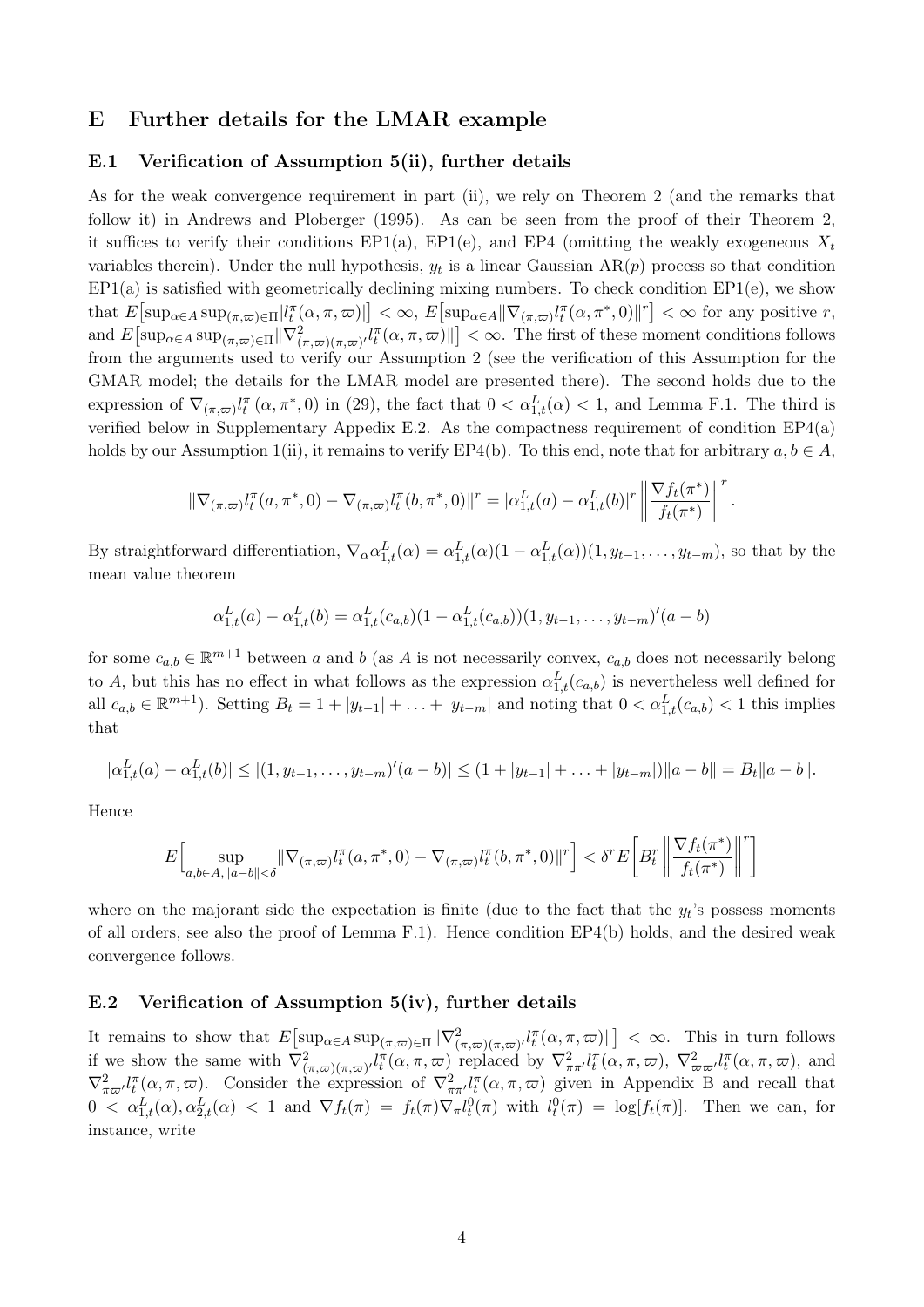$$
\left\|\frac{\alpha_{1,t}^L(\alpha)\nabla f_t(\pi)}{f_{2,t}^{\pi}(\alpha,\pi,\varpi)}\right\| = \left\|\frac{\alpha_{1,t}^L(\alpha)f_t(\pi)\nabla_{\pi}l_t^0(\pi)}{\alpha_{1,t}^L(\alpha)f_t(\pi) + \alpha_{2,t}^L(\alpha)f_t(\pi-\varpi)}\right\| \leq \left\|\nabla_{\pi}l_t^0(\pi)\right\|
$$

and

$$
\left\|\frac{\alpha_{1,t}^L(\alpha)\nabla' f_t(\pi) + \alpha_{2,t}^L(\alpha)\nabla' f_t(\pi - \varpi)}{f_{2,t}^{\pi}(\alpha, \pi, \varpi)}\right\| = \left\|\frac{\alpha_{1,t}^L(\alpha) f_t(\pi)\nabla_{\pi}l_t^0(\pi) + \alpha_{2,t}^L(\alpha)f_t(\pi - \varpi)\nabla_{\pi}l_t^0(\pi - \varpi)}{\alpha_{1,t}^L(\alpha)f_t(\pi) + \alpha_{2,t}^L(\alpha)f_t(\pi - \varpi)}\right\|
$$
  
\$\leq \|\nabla\_{\pi}l\_t^0(\pi)\| + \|\nabla\_{\pi}l\_t^0(\pi - \varpi)\|\$.

As similar inequalities can be obtained for the second term of  $\nabla^2_{\pi\pi'} l_t^{\pi}(\alpha, \pi, \varpi)$ , we get

$$
\left\| \nabla_{\pi\pi'}^2 l_t^{\pi}(\alpha, \pi, \varpi) \right\| \leq \left\| \alpha_{1,t}^L(\alpha) \frac{\nabla^2 f_t(\pi)}{f_{2,t}^{\pi}(\alpha, \pi, \varpi)} \right\| + \left\| \nabla_{\pi} l_t^0(\pi) \right\|^2 + \left\| \nabla_{\pi} l_t^0(\pi) \right\| \left\| \nabla_{\pi} l_t^0(\pi - \varpi) \right\| + \left\| \alpha_{2,t}^L(\alpha) \frac{\nabla^2 f_t(\pi - \varpi)}{f_{2,t}^{\pi}(\alpha, \pi, \varpi)} \right\| + \left\| \nabla_{\pi} l_t^0(\pi - \varpi) \right\|^2 + \left\| \nabla_{\pi} l_t^0(\pi) \right\| \left\| \nabla_{\pi} l_t^0(\pi - \varpi) \right\|.
$$

Next note that

$$
\frac{\nabla^2 f_t(\pi)}{f_{2,t}^{\pi}(\alpha,\pi,\varpi)} = \frac{\nabla(f_t(\pi)\nabla_{\pi}l_t^0(\pi))}{f_{2,t}^{\pi}(\alpha,\pi,\varpi)} = \frac{f_t(\pi)\nabla_{\pi}l_t^0(\pi)\nabla_{\pi'}l_t^0(\pi)}{f_{2,t}^{\pi}(\alpha,\pi,\varpi)} + \frac{f_t(\pi)\nabla_{\pi\pi'}^2l_t^0(\pi)}{f_{2,t}^{\pi}(\alpha,\pi,\varpi)},
$$

so that arguments similar to those already used above give

$$
\left\|\alpha_{1,t}^L(\alpha)\frac{\nabla^2 f_t(\pi)}{f_{2,t}^{\pi}(\alpha,\pi,\varpi)}\right\| \leq \left\|\nabla_{\pi}l_t^0(\pi)\right\|^2 + \left\|\nabla^2_{\pi\pi'}l_t^0(\pi)\right\|
$$

and

$$
\left\|\alpha_{2,t}^L(\alpha)\frac{\nabla^2 f_t(\pi-\varpi)}{f_{2,t}^{\pi}(\alpha,\pi,\varpi)}\right\| \leq \left\|\nabla_{\pi}l_t^0(\pi-\varpi)\right\|^2 + \left\|\nabla_{\pi\pi}^2l_t^0(\pi-\varpi)\right\|.
$$

Hence, we can conclude that

$$
\left\| \nabla_{\pi\pi'}^2 l_t^{\pi}(\alpha, \pi, \varpi) \right\| \leq 2 \left\| \nabla_{\pi} l_t^0(\pi) \right\|^2 + 2 \left\| \nabla_{\pi} l_t^0(\pi - \varpi) \right\|^2 + 2 \left\| \nabla_{\pi} l_t^0(\pi) \right\| \left\| \nabla_{\pi} l_t^0(\pi - \varpi) \right\| + \left\| \nabla_{\pi\pi'}^2 l_t^0(\pi) \right\| + \left\| \nabla_{\pi\pi'}^2 l_t^0(\pi - \varpi) \right\|.
$$

To bound the expression on the dominant side, note that  $\nabla_{\pi} l_t^0(\pi) = \frac{\nabla f_t(\pi)}{f_t(\pi)}$  and  $\nabla_{\pi}^2 l_t^0(\pi) = \frac{\nabla^2 f_t(\pi)}{f_t(\pi)}$  $\frac{\nabla f_t(\pi)}{f_t(\pi)} \frac{\nabla' f_t(\pi)}{f_t(\pi)}$  so that Lemma F.1 ensures that  $E\left[\sup_{\alpha \in A} \sup_{(\pi,\varpi) \in \Pi} \left\|\nabla^2_{\pi\pi'} l_t^{\pi}(\alpha,\pi,\varpi)\right\|\right]$  $\Big] < \infty$ . An inspection of the expressions of  $\nabla^2_{\pi\omega'}l^{\pi}_t(\alpha,\pi,\omega)$  and  $\nabla^2_{\omega\omega'}l^{\pi}_t(\alpha,\pi,\omega)$  in Appendix B shows that a similar result can be obtained with  $\nabla_{\pi\pi'}^2 l_t^{\pi}(\alpha, \pi, \varpi)$  replaced by  $\nabla_{\pi\varpi'}^2 l_t^{\pi}(\alpha, \pi, \varpi)$  and  $\nabla_{\varpi\varpi'}^2 l_t^{\pi}(\alpha, \pi, \varpi)$ , yielding the desired result.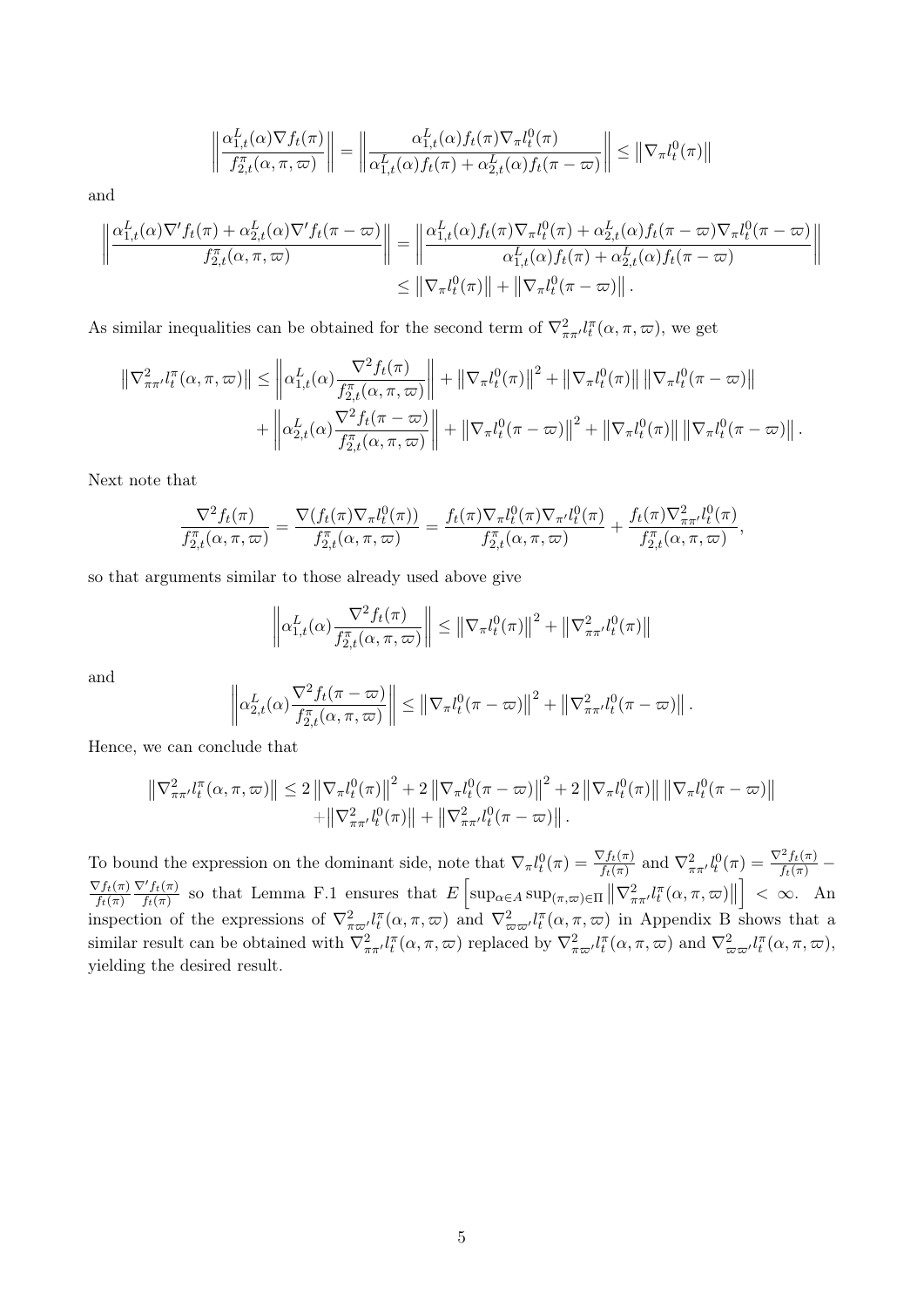# F Further details for the GMAR example

## F.1 Partial derivatives of the reparameterized log-likelihood function

Here we present certain partial derivatives of  $l_t^{\pi}(\alpha, \beta, \pi, \varpi)$  with respect to  $(\beta, \pi, \varpi)$ . For brevity, set  $\tilde{\pi} = (\beta, \pi)$  (and similarly  $\tilde{\pi}^* = (\beta^*, \pi^*)$ ), so that the desired derivatives are with respect to  $\tilde{\pi}$  and  $\varpi$ or, elementwise, with respect to  $\tilde{\pi}_i$  and  $\varpi_j$  for  $i = 1, \ldots, p+2$  and  $j = 1, \ldots, p+1$ . In the derivative expressions below, the subindices in  $\tilde{\pi}$  and  $\varpi$  are tacitly assumed to be withing these ranges. For brevity, denote  $l_t^{\pi*} = l_t^{\pi}(\alpha, \tilde{\pi}^*, 0)$ ,  $f_t^* = f_t(\tilde{\pi}^*)$ ,  $\mathsf{n}_p^* = \mathsf{n}_p(\tilde{\pi}^*)$ , and similarly for their partial derivatives.

The following derivatives are obtained with straightforward (but tedious and lengthy) differentiation. The necessary calculations for the first- and second-order derivatives are presented in Supplementary Appendix F.7, but for brevity we omit the detailed calculations for the third- and fourth-order derivatives.

First- and second-order derivatives:

$$
\nabla_{\tilde{\pi}_{i}} l_{t}^{\pi*} = \frac{\nabla_{i} f_{t}^{*}}{f_{t}^{*}} \n\nabla_{\varpi_{j}} l_{t}^{\pi*} = 0 \n\nabla_{\tilde{\pi}_{i} \tilde{\pi}_{j}} l_{t}^{\pi*} = \frac{\nabla_{ij}^{2} f_{t}^{*}}{f_{t}^{*}} - \frac{\nabla_{i} f_{t}^{*}}{f_{t}^{*}} \frac{\nabla_{j} f_{t}^{*}}{f_{t}^{*}} \n\nabla_{\tilde{\pi}_{i} \varpi_{j}}^{2} l_{t}^{\pi*} = 0 \n\nabla_{\varpi_{i} \varpi_{j}}^{2} l_{t}^{\pi*} = \alpha_{1} \alpha_{2} \left[ \frac{\nabla_{i+1} \mathbf{n}_{p}^{*}}{\mathbf{n}_{p}^{*}} \frac{\nabla_{j+1} f_{t}^{*}}{f_{t}^{*}} + \frac{\nabla_{i+1} f_{t}^{*}}{f_{t}^{*}} \frac{\nabla_{j+1} \mathbf{n}_{p}^{*}}{\mathbf{n}_{p}^{*}} + \frac{\nabla_{i+1, j+1}^{2} f_{t}^{*}}{f_{t}^{*}} \right]
$$

Third-order derivatives:

$$
\begin{split} \nabla^3_{\tilde{\pi}_t \tilde{\pi}_j \tilde{\pi}_k} l^{ \pi \ast }_t = \frac{\nabla^3_{ij} k f^*}{f^*_t} - \frac{\nabla^2_{ij} f^*_t}{f^*_t} \frac{\nabla_k f^*_t}{f^*_t} - \frac{\nabla^2_{ik} f^*_t}{f^*_t} \frac{\nabla_j f^*_t}{f^*_t} \frac{\nabla_j f^*_t}{f^*_t} \frac{\nabla_i f^*_t}{f^*_t} + 2 \frac{\nabla_i f^*_t}{f^*_t} \frac{\nabla_j f^*_t}{f^*_t} \frac{\nabla_k f^*_t}{f^*_t} \\ \nabla^3_{\tilde{\pi}_i \tilde{\pi}_j \varpi_k} l^{ \pi \ast }_t = - \alpha_1 \alpha_2 \frac{\nabla_i f^*_t}{f^*_t} \left( \frac{\nabla^2_{j,k+1} n^*_p}{n^*_p} - \frac{\nabla_j n^*_p}{n^*_p} \frac{\nabla_{k+1} n^*_p}{n^*_p} \right) \\ \nabla^3_{\tilde{\pi}_i \varpi_j \varpi_k} l^{ \pi \ast }_t = \alpha_1 \alpha_2 \left[ \frac{\nabla_{k+1} n^*_p}{n^*_p} \left( \frac{\nabla^2_{i,j+1} f^*_t}{f^*_t} - \frac{\nabla_i f^*_t}{f^*_t} \frac{\nabla_{j+1} f^*_t}{f^*_t} \right) + \frac{\nabla_{j+1} n^*_p}{n^*_p} \left( \frac{\nabla^2_{i,k+1} f^*_t}{f^*_t} - \frac{\nabla_i f^*_t}{f^*_t} \frac{\nabla_{j+1} f^*_t}{f^*_t} \right) \\ + \left( \frac{\nabla^2_{i,j+1,k+1} f^*_t}{f^*_t} - \frac{\nabla_i f^*_t}{f^*_t} \frac{\nabla_{j+1} n^*_p}{f^*_t} \right) + \left( \frac{\nabla^2_{k,k+1} n^*_p}{n^*_p} - \frac{\nabla_i n^*_p}{n^*_p} \frac{\nabla_{k+1} n^*_p}{n^*_t} \right) \\ \nabla^3_{\varpi_i \varpi_j \varpi_k} l^{ \pi \ast
$$

Fourth-order derivative (fourth-order derivatives with respect to  $\tilde{\pi}$  will not be explicitly needed, and thus we omit their expressions):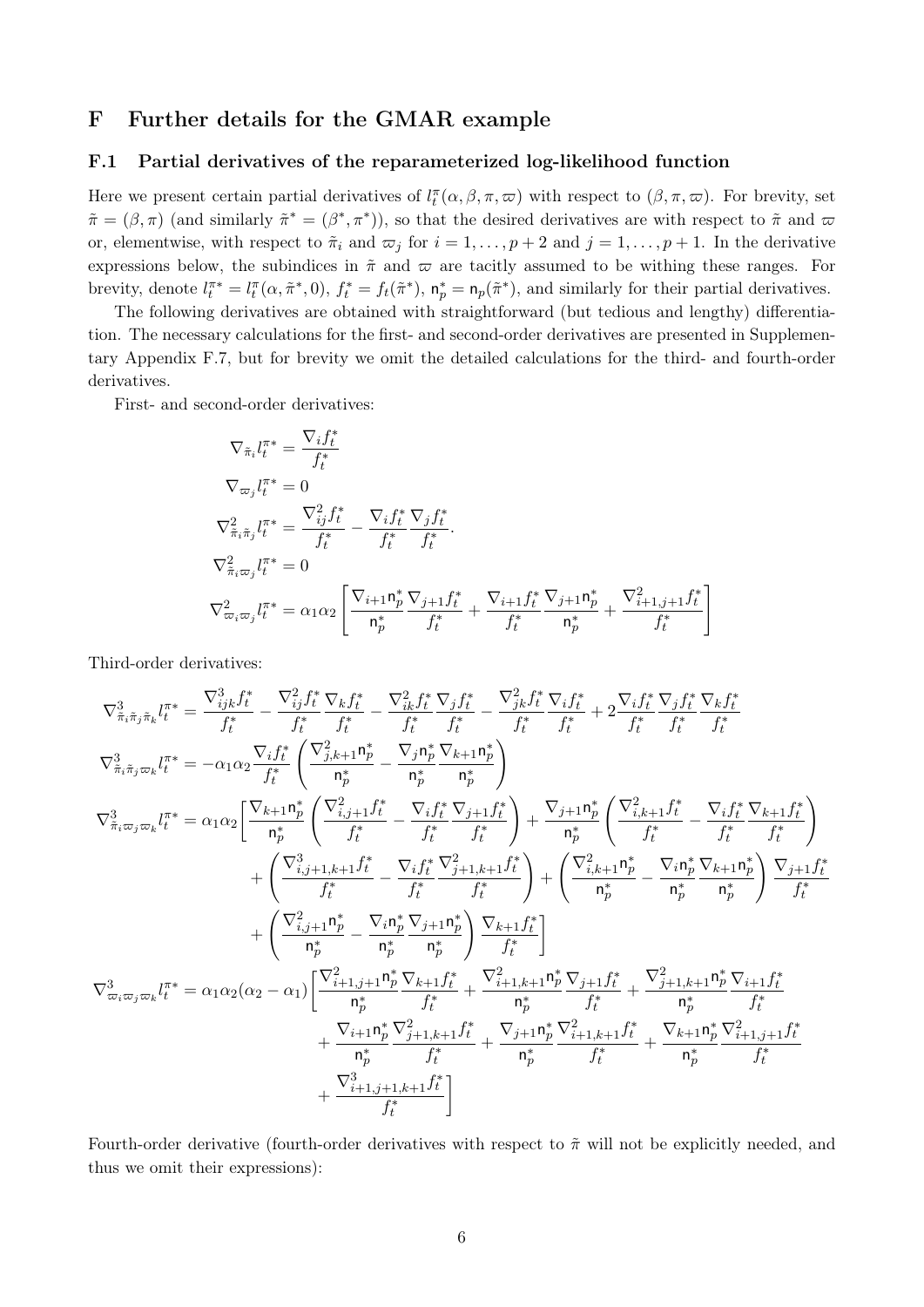$$
\begin{split} \nabla^{\mathbf{d}}_{\mathbf{m},\mathbf{w},\mathbf{w},\mathbf{w}} \mathbf{r}_{i}^{\mathsf{T}*} \\ \n= & -\alpha_{1}^{2}\alpha_{2}^{2}\bigg[\bigg(\frac{\nabla_{i+1}\mathbf{n}_{p}^{*}}{n_{p}^{*}}\frac{\nabla_{j+1,k+1}^{2}}{n_{p}^{*}} + \frac{\nabla_{j+1}\mathbf{n}_{p}^{*}}{n_{p}^{*}}\frac{\nabla_{j+1,k+1}^{2}}{n_{p}^{*}} + \frac{\nabla_{k+1}\mathbf{n}_{p}^{*}}{n_{p}^{*}}\frac{\nabla_{j+1,j+1}^{2}}{n_{p}^{*}}\frac{\nabla_{j+1,j+1}^{2}}{n_{p}^{*}}\frac{\nabla_{j+1,j+1}^{2}}{n_{p}^{*}}\frac{\nabla_{j+1,j+1}^{2}}{n_{p}^{*}}\frac{\nabla_{j+1,j+1}^{2}}{n_{p}^{*}}\frac{\nabla_{j+1,j+1}^{2}}{n_{p}^{*}}\frac{\nabla_{j+1,j+1}^{2}}{n_{p}^{*}}\frac{\nabla_{j+1,j+1}^{2}}{n_{p}^{*}}\frac{\nabla_{j+1,j+1}^{2}}{n_{p}^{*}}\frac{\nabla_{j+1,j+1}^{2}}{n_{p}^{*}}\frac{\nabla_{j+1,j+1}^{2}}{n_{p}^{*}}\frac{\nabla_{j+1,k+1}^{2}}{n_{p}^{*}}\frac{\nabla_{j+1,k+1}^{2}}{n_{p}^{*}}\frac{\nabla_{j+1,k+1}^{2}}{n_{p}^{*}}\frac{\nabla_{j+1,k+1}^{2}}{n_{p}^{*}}\frac{\nabla_{j+1,k+1}^{2}}{n_{p}^{*}}\frac{\nabla_{j+1,k+1}^{2}}{n_{p}^{*}}\frac{\nabla_{j+1,k+1}^{2}}{n_{p}^{*}}\frac{\nabla_{j+1,k+1}^{2}}{n_{p}^{*}}\frac{\nabla_{j+1,k+1}^{2}}{n_{p}^{*}}\frac{\nabla_{j+1,k+1}^{2}}{n_{p}^{*}}\frac{\nabla_{j+1,k+1}^{2}}
$$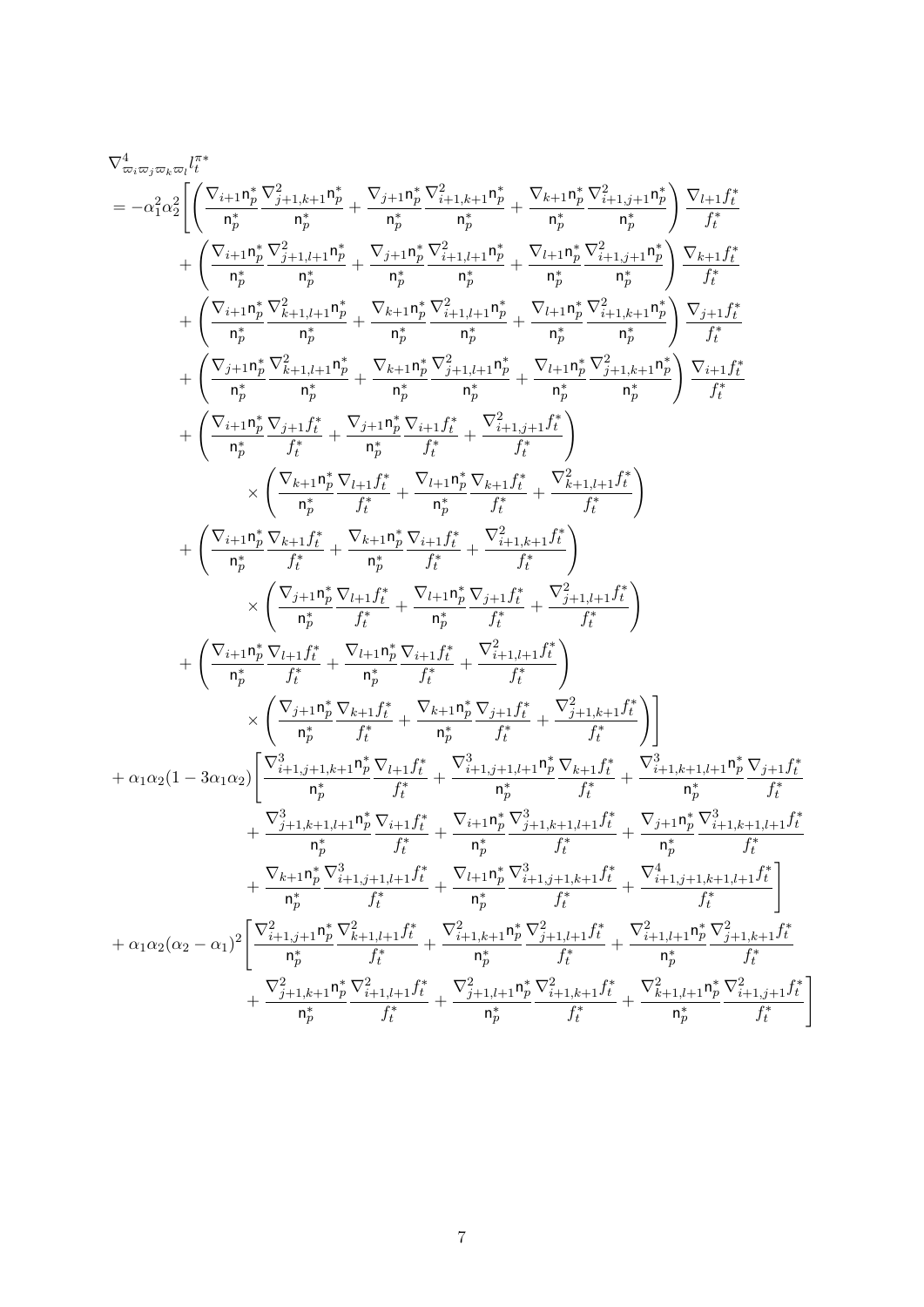#### F.2 Fourth-order expansion of the log-likelihood function

**Justification of (38) and expression of**  $R_T^{(1)}(a, \tilde{\pi}, \varpi)$ . Straightforward calculation yields the fourth-order Taylor expansion (38) with the remainder term (for brevity, we again write  $\tilde{\pi} = (\beta, \pi)$ and  $\tilde{\pi}^* = (\beta^*, \pi^*)$ 

$$
R_{T}^{(1)}(\alpha, \tilde{\pi}, \varpi) = \varpi' \nabla_{\varpi} L_{T}^{\pi}(\alpha, \tilde{\pi}^{*}, 0) + \frac{2}{2!} (\tilde{\pi} - \tilde{\pi}^{*})' \nabla_{\tilde{\pi}\varpi'}^{2} L_{T}^{\pi}(\alpha, \tilde{\pi}^{*}, 0) \varpi + \frac{1}{3!} \sum_{i=1}^{n_{1}+n_{2}} \sum_{j=1}^{n_{1}+n_{2}} \sum_{k=1}^{n_{3}+n_{3}} \nabla_{\tilde{\pi}_{i}\tilde{\pi}_{j}\tilde{\pi}_{k}}^{3} L_{T}^{\pi}(\alpha, \tilde{\pi}^{*}, 0) (\tilde{\pi}_{i} - \tilde{\pi}_{i}^{*}) (\tilde{\pi}_{j} - \tilde{\pi}_{j}^{*}) (\tilde{\pi}_{k} - \tilde{\pi}_{k}^{*}) + \frac{3}{3!} \sum_{i=1}^{n_{1}+n_{2}} \sum_{j=1}^{n_{1}+n_{2}} \sum_{k=1}^{n_{2}} \nabla_{\tilde{\pi}_{i}\tilde{\pi}_{j}\varpi_{k}}^{3} L_{T}^{\pi}(\alpha, \tilde{\pi}^{*}, 0) (\tilde{\pi}_{i} - \tilde{\pi}_{i}^{*}) (\tilde{\pi}_{j} - \tilde{\pi}_{j}^{*}) \varpi_{k} + \frac{1}{3!} \sum_{i=1}^{n_{2}} \sum_{j=1}^{n_{2}} \sum_{k=1}^{n_{2}} \nabla_{\tilde{\pi}_{i}\varpi_{j}\varpi_{k}}^{3} L_{T}^{\pi}(\alpha, \tilde{\pi}^{*}, 0) \varpi_{i}\varpi_{j}\varpi_{k} + \frac{1}{4!} \sum_{i=1}^{n_{1}+n_{2}} \sum_{j=1}^{n_{1}+n_{2}} \sum_{k=1}^{n_{1}+n_{2}} \sum_{l=1}^{n_{1}+n_{2}} \nabla_{\tilde{\pi}_{i}\tilde{\pi}_{j}\tilde{\pi}_{k}\tilde{\pi}_{l}}^{4} L_{T}^{\pi}(\alpha, \dot{\tilde{\pi}}, \dot{\varpi}) (\tilde{\pi}_{i} - \tilde{\pi}_{i}^{*}) (\tilde{\pi}_{j} - \tilde{\pi}_{j}^{*}) (\tilde{\pi}_{k} - \
$$

where  $(\dot{\tilde{\pi}}, \dot{\varpi})$  denotes a point between  $(\tilde{\pi}, \varpi)$  and  $(\tilde{\pi}^*, 0)$ .

**Justification of (39) and expression of**  $R_T(\alpha, \tilde{\pi}, \varpi)$ . We begin with some useful notation. Let  $\mathfrak I$ denote the index set

$$
\mathfrak{I} = ((1,1),(2,2),\ldots,(q_2,q_2),(1,2),(1,3),\ldots,(1,q_2),(2,3),\ldots,(q_2-1,q_2)).
$$

For any scalars (or  $d \times 1$  column vectors)  $A_{ij}$  indexed by *i* and *j* (here and elsewhere it is tacitly assumed these indices belong to  $\{1, \ldots, q_2\}$ , let  $[A_{ij}]_{(i,j)\in\mathfrak{I}}$  denote the following  $1 \times q_2(q_2+1)/2$  row vector (or  $d \times q_2(q_2 + 1)/2$  matrix):

$$
[A_{ij}]_{(i,j)\in\mathfrak{I}}=[A_{11}:\cdots:A_{q_2q_2}:A_{12}:\cdots:A_{q_2-1,q_2}].
$$

For instance,  $v(\varpi) = [\varpi_i \varpi_j]'_{(i,j)\in\mathfrak{I}}$ . Similarly, for any scalars  $A_{ijkl}$  indexed by  $i, j, k, l$ , let  $[A_{ijkl}]_{(i,j,k,l)\in\mathfrak{I}\times\mathfrak{I}}$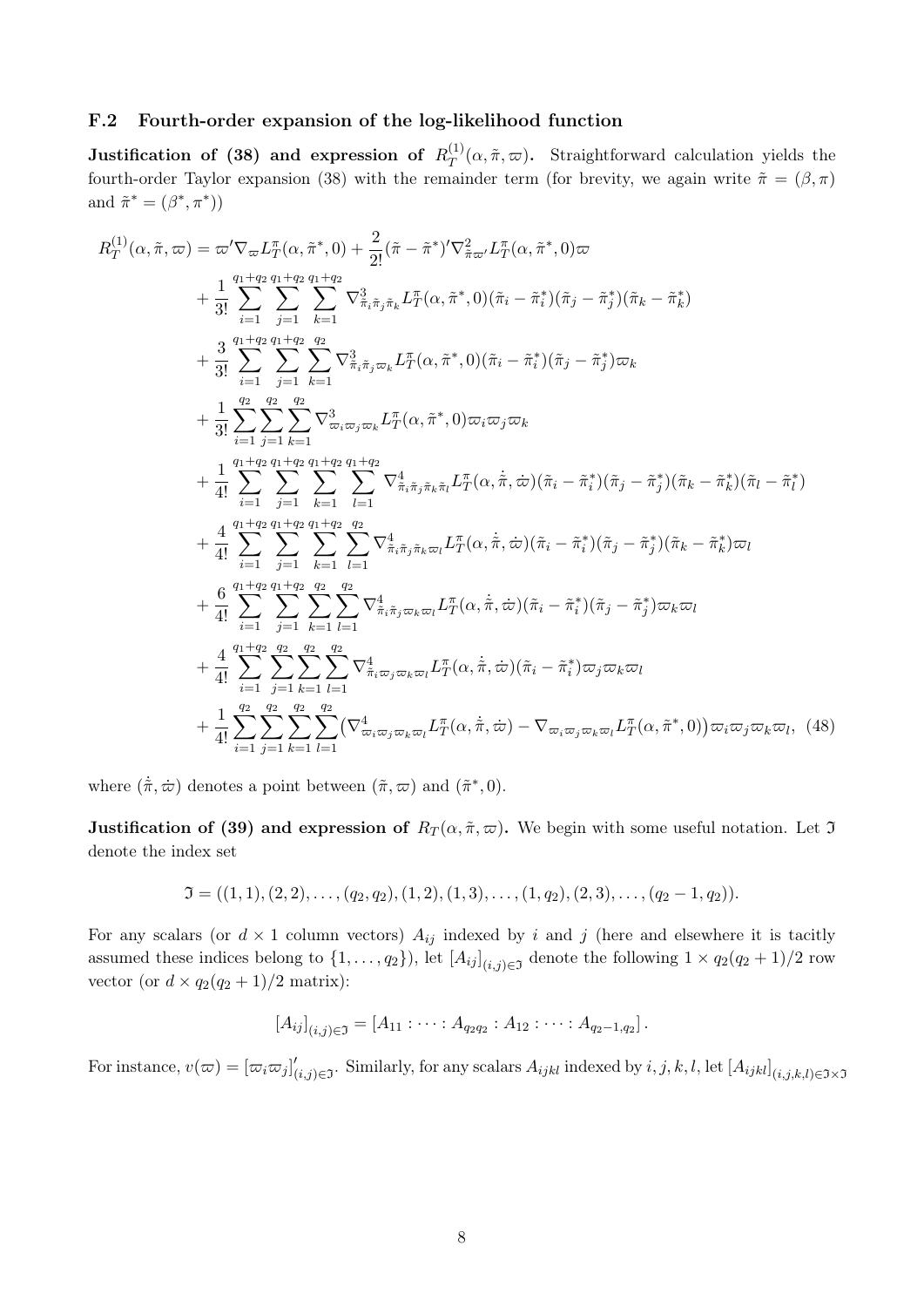denote the following  $q_2(q_2+1)/2 \times q_2(q_2+1)/2$  matrix

$$
[A_{ijkl}]_{(i,j,k,l)\in\Im\times\Im} = \begin{bmatrix} A_{1111} & \cdots & A_{11q_2q_2} & A_{1112} & \cdots & A_{1,1,q_2-1,q_2} \\ \vdots & \vdots & \vdots & \vdots & \vdots \\ A_{q_2q_211} & \cdots & A_{q_2q_2q_2q_2} & A_{q_2q_212} & \cdots & A_{q_2,q_2,q_2-1,q_2} \\ A_{1211} & \cdots & A_{12q_2q_2} & A_{1212} & \cdots & A_{1,2,q_2-1,q_2} \\ \vdots & \vdots & \vdots & \vdots & \vdots & \vdots \\ A_{q_2-1,q_2,1,1} & \cdots & A_{q_2-1,q_2,q_2,q_2} & A_{q_2-1,q_2,1,2} & \cdots & A_{q_2-1,q_2,q_2-1,q_2} \end{bmatrix}.
$$

With this notation, and for any scalars  $A_{ijkl}$  and  $B_{ij}$  such that  $A_{ijkl} = A_{jikl}$ ,  $A_{ijkl} = A_{ijlk}$ , and  $B_{ij} = B_{ji}$  for all  $i, j, k, l$ , it holds that<sup>10</sup>

$$
[B_{ij}]_{(i,j)\in\Im} [c_{ij}c_{kl}A_{ijkl}]_{(i,j,k,l)\in\Im\times\Im} [B_{kl}]'_{(k,l)\in\Im} = \frac{1}{4} \sum_{i=1}^{q_2} \sum_{j=1}^{q_2} \sum_{k=1}^{q_2} \sum_{l=1}^{q_2} A_{ijkl}B_{ij}B_{kl},\tag{49}
$$

where the  $c_{ij}$ 's are as in Section 3.3.1 ( $c_{ij} = 1/2$  if  $i = j$  and  $c_{ij} = 1$  if  $i \neq j$ ).

Now, to obtain (39), introduce the matrix

$$
\mathcal{J}_T = \begin{bmatrix} \mathcal{J}_{T, \tilde{\pi} \tilde{\pi}} & \mathcal{J}_{T, \tilde{\pi} \varpi \varpi} \\ \mathcal{J}_{T, \tilde{\pi} \varpi \varpi} & \mathcal{J}_{T, \varpi \varpi \varpi \varpi} \end{bmatrix}
$$

where the matrices  $\mathcal{J}_{T,\tilde{\pi}\tilde{\pi}}((q_1+q_2)\times(q_1+q_2)), \mathcal{J}'_{T,\tilde{\pi}\varpi\varpi}((q_1+q_2)\times q_{\vartheta})$ , and  $\mathcal{J}_{T,\varpi\varpi\varpi\varpi}((q_\vartheta\times q_\vartheta))$  are defined as follows (here  $\nabla_{\tilde{\pi}\tilde{\pi}'}^2 L_T^{\pi*}$  stands for  $\nabla_{\tilde{\pi}\tilde{\pi}'}^2 L_T^{\pi}(\alpha, \tilde{\pi}^*, 0)$  etc.)

$$
\begin{split}\n\mathcal{J}_{T,\tilde{\pi}\tilde{\pi}} &= -T^{-1}\nabla_{\tilde{\pi}\tilde{\pi}'}^2 L_T^{\pi*}, \\
\mathcal{J}_{T,\tilde{\pi}\omega\omega} &= -T^{-1}\frac{1}{\alpha_1\alpha_2} \left[ c_{ij}\nabla_{\tilde{\pi}\omega_i\omega_j}^3 L_T^{\pi*} \right]_{(i,j)\in\mathfrak{I}} \\
&= -T^{-1}\frac{1}{\alpha_1\alpha_2} [c_{11}\nabla_{\tilde{\pi}\omega_1\omega_1}^3 L_T^{\pi*} : \cdots : c_{q_2-1,q_2}\nabla_{\tilde{\pi}\omega_{q_2-1}\omega_{q_2}}^3 L_T^{\pi*}], \\
\mathcal{J}_{T,\omega\omega\omega\omega} &= -T^{-1}\frac{8}{4!} \frac{1}{\alpha_1^2\alpha_2^2} \left[ c_{ij}c_{kl}\nabla_{\omega_i\omega_j\omega_k\omega_l}^4 L_T^{\pi*} \right]_{(i,j,k,l)\in\mathfrak{I}\times\mathfrak{I}} \\
&= -T^{-1}\frac{8}{4!} \frac{1}{\alpha_1^2\alpha_2^2} \left[ \begin{matrix} c_{11}c_{11}\nabla_{\omega_1\omega_1\omega_1\omega_1}^4 L_T^{\pi*} & \cdots & c_{q_2-1,q_2}c_{11}\nabla_{\omega_{q_2-1}\omega_{q_2}\omega_1\omega_1}^4 L_T^{\pi*} \\ \vdots & \vdots & \vdots \\ c_{11}c_{q_2-1,q_2}\nabla_{\omega_1\omega_1\omega_{q_2-1}\omega_{q_2}}^4 L_T^{\pi*} & \cdots & c_{q_2-1,q_2}c_{q_2-1,q_2}\nabla_{\omega_{q_2-1}\omega_{q_2}\omega_{q_2-1}\omega_{q_2}}^4 L_T^{\pi*} \end{matrix} \right].\n\end{split}
$$

<sup>10</sup>To justify (49), partition the index set  $\Im$  as  $\Im = (\Im_1, \Im_2)$  with  $\Im_1 = ((1,1), (2,2), \ldots (q_2, q_2))$  and  $\Im_2 =$  $((1, 2), (1, 3), \ldots, (1, q_2), (2, 3), \ldots, (q_2 - 1, q_2)$ . With straightforward algebra,

$$
[B_{ij}]_{(i,j)\in\Im} [c_{ij}c_{kl}A_{ijkl}]_{(i,j,k,l)\in\Im\Im} [B_{kl}]'_{(k,l)\in\Im}
$$
  
\n
$$
= \sum_{(i,j)\in\Im} \sum_{(k,l)\in\Im} c_{ij}c_{kl}A_{ijkl}B_{ij}B_{kl}
$$
  
\n
$$
= \frac{1}{4} \sum_{(i,j)\in\Im_1} \sum_{(k,l)\in\Im_1} A_{ijkl}B_{ij}B_{kl} + \frac{1}{2} \sum_{(i,j)\in\Im_1} \sum_{(k,l)\in\Im_2} A_{ijkl}B_{ij}B_{kl} + \frac{1}{2} \sum_{(i,j)\in\Im_2} \sum_{(k,l)\in\Im_1} A_{ijkl}B_{ij}B_{kl} + \sum_{(i,j)\in\Im_2} \sum_{(k,l)\in\Im_2} A_{ijkl}B_{ij}B_{kl}
$$
  
\n
$$
= \frac{1}{4} \left[ \sum_{i=j} \sum_{k=l} A_{ijkl}B_{ij}B_{kl} + 2 \sum_{i=j} \sum_{k  
\n
$$
= \frac{1}{4} \sum_{i=1}^{q_2} \sum_{j=1}^{q_2} \sum_{k=1}^{q_2} \sum_{l=1}^{q_2} A_{ijkl}B_{ij}B_{kl},
$$
$$

where the properties  $A_{ijkl} = A_{jikl}$ ,  $A_{ijkl} = A_{ijlk}$ , and  $B_{ij} = B_{ji}$  for all  $i, j, k, l$ , are used in the last equality.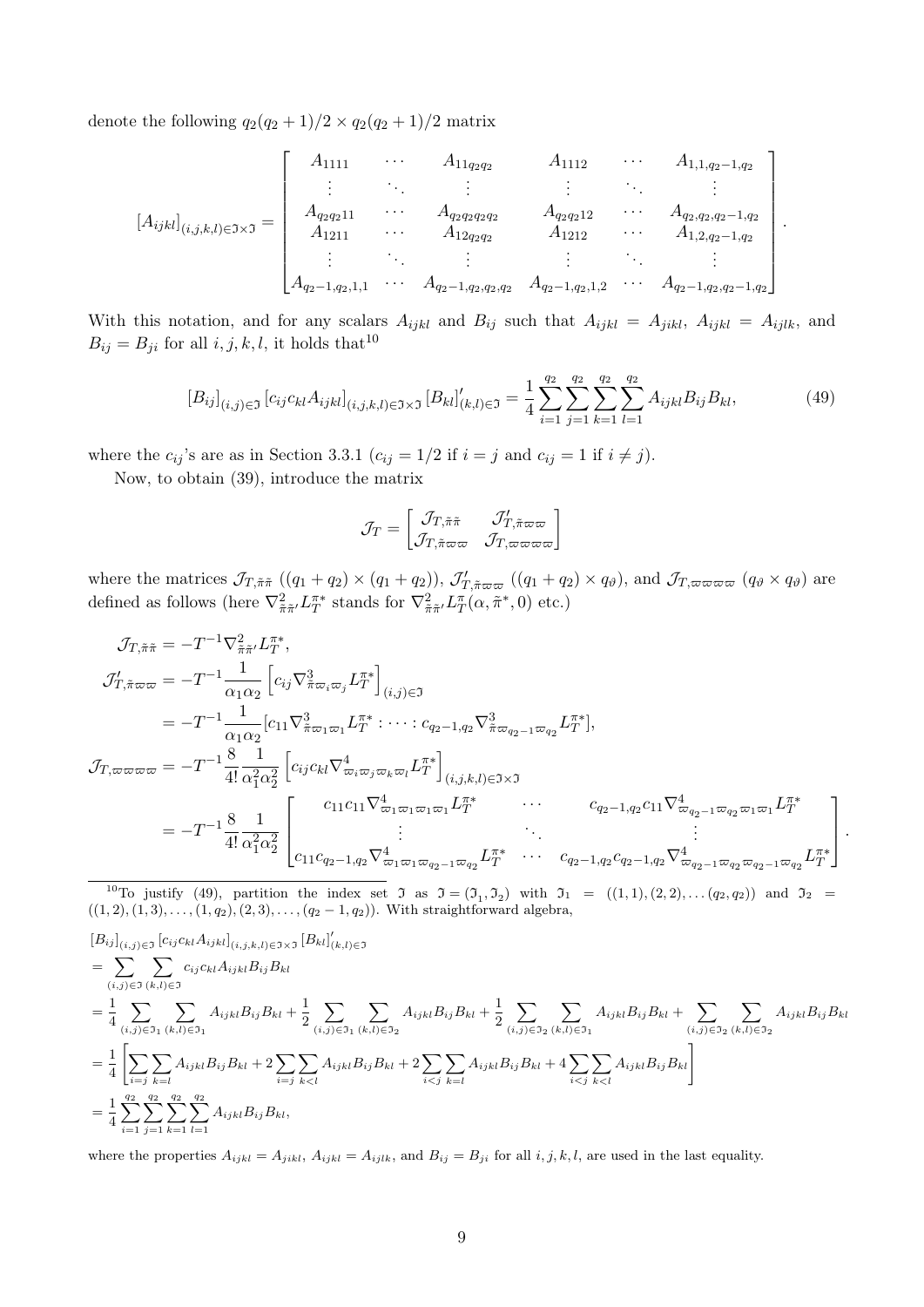Straightforward computations (for the third one, use property (49)) now show that

$$
-\frac{1}{2}T^{1/2}(\tilde{\pi}-\tilde{\pi}^*)'J_{T,\tilde{\pi}\tilde{\pi}}T^{1/2}(\tilde{\pi}-\tilde{\pi}^*) = \frac{1}{2}(\tilde{\pi}-\tilde{\pi}^*)'\nabla_{\tilde{\pi}\tilde{\pi}'}^2L_T^{\pi}(\alpha,\tilde{\pi}^*,0)(\tilde{\pi}-\tilde{\pi}^*),
$$

$$
- T^{1/2} (\tilde{\pi} - \tilde{\pi}^*)' \mathcal{J}'_{T, \tilde{\pi}\varpi\varpi} T^{1/2} \alpha_1 \alpha_2 v(\varpi)
$$
  
\n
$$
= (\tilde{\pi} - \tilde{\pi}^*)' \left[ c_{11} \nabla_{\tilde{\pi}\varpi_1 \varpi_1}^3 L_T^{\pi}(\alpha, \tilde{\pi}^*, 0) \varpi_1^2 + \dots + c_{q_2 - 1, q_2} \nabla_{\tilde{\pi}\varpi_{q_2 - 1} \varpi_{q_2}}^3 L_T^{\pi}(\alpha, \tilde{\pi}^*, 0) \varpi_{q_2 - 1} \varpi_{q_2} \right]
$$
  
\n
$$
= \frac{3}{3!} \sum_{i=1}^q \sum_{j=1}^{q_2} \sum_{k=1}^{q_2} \nabla_{\tilde{\pi}_i \varpi_j \varpi_k}^3 L_T^{\pi}(\alpha, \tilde{\pi}^*, 0) (\tilde{\pi}_i - \tilde{\pi}_i^*) \varpi_j \varpi_k,
$$
  
\n
$$
- \frac{1}{2} T \alpha_1^2 \alpha_2^2 v(\varpi)' \mathcal{J}_{T, \varpi\varpi\varpi\varpi} v(\varpi) = \frac{1}{4!} \sum_{i=1}^{q_2} \sum_{j=1}^{q_2} \sum_{k=1}^{q_2} \sum_{l=1}^{q_2} \nabla_{\varpi_i \varpi_j \varpi_k \varpi_l}^4 L_T^{\pi}(\alpha, \tilde{\pi}^*, 0) \varpi_i \varpi_j \varpi_k \varpi_l.
$$

Therefore the fourth-order Taylor expansion of  $L_T^{\pi}(\alpha, \tilde{\pi}, \varpi)$  in (38) can be written as a quadratic expansion given by

$$
L_T^{\pi}(\alpha, \tilde{\pi}, \varpi) - L_T^{\pi}(\alpha, \tilde{\pi}^*, 0) = S'_T \boldsymbol{\theta}(\alpha, \tilde{\pi}, \varpi) - \frac{1}{2} [T^{1/2} \boldsymbol{\theta}(\alpha, \tilde{\pi}, \varpi)]' \mathcal{J}_T[T^{1/2} \boldsymbol{\theta}(\alpha, \tilde{\pi}, \varpi)] + R_T^{(1)}(\alpha, \tilde{\pi}, \varpi).
$$
 (50)

Next, define

$$
\mathcal{I} = \begin{bmatrix} \mathcal{I}_{\tilde{\pi}\tilde{\pi}} & \mathcal{I}'_{\tilde{\pi}\varpi\varpi} \\ \mathcal{I}_{\tilde{\pi}\varpi\varpi} & \mathcal{I}_{\varpi\varpi\varpi\varpi} \end{bmatrix},\tag{51}
$$

where the matrices  $\mathcal{I}_{\tilde{\pi}\tilde{\pi}}((q_1+q_2)\times(q_1+q_2)), \mathcal{I}_{\tilde{\pi}\varpi\varpi}^{\prime}((q_1+q_2)\times q_{\vartheta})$ , and  $\mathcal{I}_{\varpi\varpi\varpi\varpi}(q_{\vartheta}\times q_{\vartheta})$  are defined as follows

$$
\mathcal{I}_{\tilde{\pi}\tilde{\pi}} = E\left[\frac{\nabla f_t(\tilde{\pi}^*)}{f_t(\tilde{\pi}^*)} \frac{\nabla' f_t(\tilde{\pi}^*)}{f_t(\tilde{\pi}^*)}\right],
$$
\n
$$
\mathcal{I}'_{\tilde{\pi}\varpi\varpi} = \left[c_{ij}E\left[\frac{\nabla f_t(\tilde{\pi}^*)}{f_t(\tilde{\pi}^*)} X^*_{t,i,j}\right]\right]_{(i,j)\in\mathfrak{I}},
$$
\n
$$
\mathcal{I}_{\varpi\varpi\varpi\varpi} = \left[c_{ij}c_{kl}E\left[X^*_{t,i,j} X^*_{t,k,l}\right]\right]_{(i,j,k,l)\in\mathfrak{I}\times\mathfrak{I}},
$$

and where we have used the short-hand notation  $X^*_{t,i,j}$ ,  $i,j \in \{1,\ldots,q_2\}$  (see (44)). Finiteness of *I* follows from Lemma F.1. Now, defining

$$
R_T^{(2)}(\alpha, \tilde{\pi}, \varpi) = -\frac{1}{2} [T^{1/2} \boldsymbol{\theta}(\alpha, \tilde{\pi}, \varpi)]' (\mathcal{J}_T - \mathcal{I}) [T^{1/2} \boldsymbol{\theta}(\alpha, \tilde{\pi}, \varpi)]
$$

and adding and subtracting terms, expansion (50) can be written as (39) with

$$
R_T(\alpha, \tilde{\pi}, \varpi) = R_T^{(1)}(\alpha, \tilde{\pi}, \varpi) + R_T^{(2)}(\alpha, \tilde{\pi}, \varpi).
$$

#### F.3 Some more explicit derivatives and the verification of Assumption 5(iii)

Some more explicit derivative expressions. We will require more explicit expressions for the components of  $s_t$  in (43) (see also (40)–(42) and (44)). Straightforward computation shows that (as before,  $\nabla f_t(\cdot)$  denotes differentiation of  $f_t(\cdot)$  in (3) with respect to  $\tilde{\phi} = (\tilde{\phi}_0, \tilde{\phi}_1, \dots, \tilde{\phi}_p, \tilde{\sigma}_1^2)$ 

$$
\frac{\nabla f_t(\tilde{\phi})}{f_t(\tilde{\phi})} = \nabla \log(f_t(\tilde{\phi})), \qquad \frac{\nabla^2 f_t(\tilde{\phi})}{f_t(\tilde{\phi})} = \nabla^2 \log(f_t(\tilde{\phi})) + \nabla \log(f_t(\tilde{\phi})) \nabla' \log(f_t(\tilde{\phi})),
$$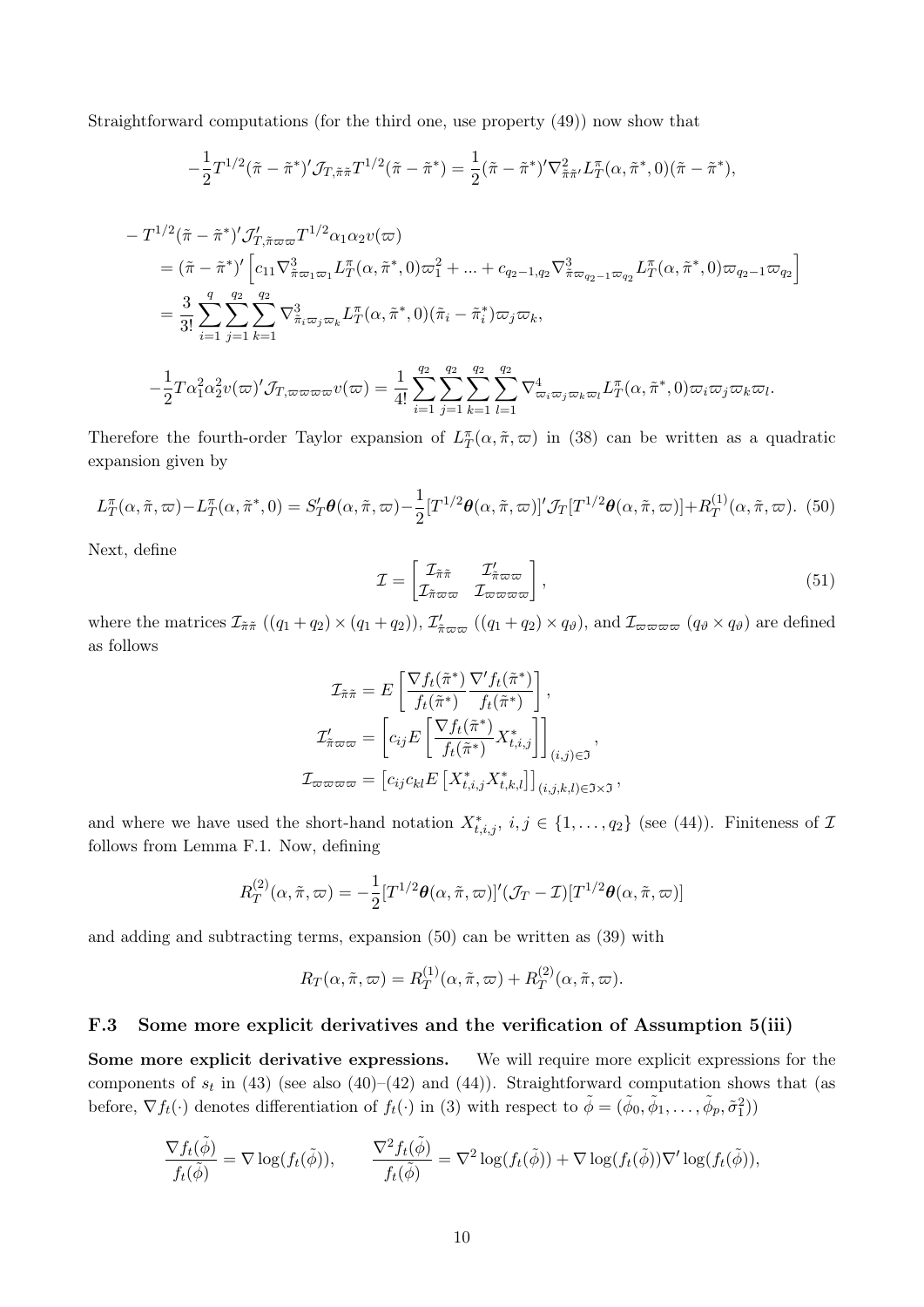where  $(\text{as } \log(f_t(\tilde{\phi})) = -\frac{1}{2} \log(2\pi) - \frac{1}{2} \log(\tilde{\sigma}_1^2) - \frac{1}{2} g_t^2(\tilde{\phi})$  with  $g_t(\tilde{\phi}) = [y_t - (\tilde{\phi}_0 + \tilde{\phi}_1 y_{t-1} + \cdots + \tilde{\phi}_p y_{t-p})]/\tilde{\sigma}_1)$ 

$$
\nabla \log(f_t(\tilde{\phi})) = \begin{bmatrix} \frac{1}{\tilde{\sigma}_1} g_t(\tilde{\phi}) \\ \frac{1}{\tilde{\sigma}_1} \mathbf{y}_{t-1} g_t(\tilde{\phi}) \\ \frac{1}{2\tilde{\sigma}_1^2} (g_t^2(\tilde{\phi}) - 1) \end{bmatrix}, \qquad \nabla^2 \log(f_t(\tilde{\phi})) = \begin{bmatrix} -\frac{1}{\tilde{\sigma}_1^2} & -\frac{1}{\tilde{\sigma}_1^2} \mathbf{y}_{t-1} & -\frac{1}{\tilde{\sigma}_1^3} g_t(\tilde{\phi}) \\ -\frac{1}{\tilde{\sigma}_1^2} \mathbf{y}_{t-1} & -\frac{1}{\tilde{\sigma}_1^2} \mathbf{y}_{t-1} \mathbf{y}_{t-1}' & -\frac{1}{\tilde{\sigma}_1^3} g_t(\tilde{\phi}) \mathbf{y}_{t-1} \\ -\frac{1}{\tilde{\sigma}_1^3} g_t(\tilde{\phi}) & -\frac{1}{\tilde{\sigma}_1^3} g_t(\tilde{\phi}) \mathbf{y}_{t-1}' & -\frac{1}{2\tilde{\sigma}_1^4} (2g_t^2(\tilde{\phi}) - 1) \end{bmatrix},
$$

so that

$$
\frac{\nabla f_t(\pi^*)}{f_t(\pi^*)} = \begin{bmatrix} \frac{1}{\sigma_1^*} \mathcal{E}_t \\ \frac{1}{2\sigma_1^*} (e_t^2 - 1) \\ \frac{1}{2\sigma_1^*} (e_t^2 - 1) \end{bmatrix},
$$
\n
$$
\frac{\nabla^2 f_t(\pi^*)}{f_t(\pi^*)} = \begin{bmatrix} -\frac{1}{\sigma_1^*2} & -\frac{1}{\sigma_1^*2} \mathbf{y}_{t-1} & -\frac{1}{\sigma_1^*3} \mathcal{E}_t \\ -\frac{1}{\sigma_1^*2} \mathbf{y}_{t-1} & -\frac{1}{\sigma_1^*2} \mathbf{y}_{t-1} \mathbf{y}_{t-1} & -\frac{1}{\sigma_1^*3} \mathbf{y}_{t-1} \mathcal{E}_t \\ -\frac{1}{\sigma_1^*3} \mathcal{E}_t & -\frac{1}{\sigma_1^*3} \mathbf{y}_{t-1} \mathcal{E}_t & -\frac{1}{2\sigma_1^*4} (2\varepsilon_t^2 - 1) \end{bmatrix} + \begin{bmatrix} \frac{1}{\sigma_1^*} \mathcal{E}_t \\ \frac{1}{\sigma_1^*} \mathcal{E}_t \\ \frac{1}{2\sigma_1^*2} (e_t^2 - 1) \end{bmatrix} \begin{bmatrix} \frac{1}{\sigma_1^*} \mathcal{E}_t \\ \frac{1}{\sigma_1^*} (e_t^2 - 1) \end{bmatrix}
$$
\n
$$
= \begin{bmatrix} \frac{1}{\sigma_1^*2} (e_t^2 - 1) & \frac{1}{\sigma_1^*2} \mathbf{y}_{t-1} (e_t^2 - 1) & \frac{1}{2\sigma_1^*4} (2\varepsilon_t^2 - 1) \\ \frac{1}{\sigma_1^*2} \mathbf{y}_{t-1} (e_t^2 - 1) & \frac{1}{2\sigma_1^*3} \mathbf{y}_{t-1} (e_t^2 - 1) & \frac{1}{2\sigma_1^*3} (e_t^3 - 3\varepsilon_t) \\ \frac{1}{2\sigma_1^*3} (e_t^3 - 3\varepsilon_t) & \frac{1}{2\sigma_1^*3} \mathbf{y}_{t-1} (e_t^3 - 3
$$

Similar formulas hold for  $n_p(\mathbf{y}_{t-1}; \tilde{\phi})$ . As  $\log(n_p(\mathbf{y}_{t-1}; \tilde{\phi})) = -\frac{p}{2} \log(2\bar{\pi}) - \frac{1}{2} \log(\det(\mathbf{\Gamma}_{1,p})) - \frac{1}{2} (\mathbf{y}_{t-1} - \mathbf{\Gamma}_{1,p})$  $(\mu_1 \mathbf{1}_p)' \mathbf{\Gamma}_{1,p}^{-1}(\mathbf{y}_{t-1} - \mu_1 \mathbf{1}_p)$  (see Section 2.2), we obtain, for each  $i = 1, \ldots, p+2$ , (cf. Magnus and Neudecker (1999, p. 325))<sup>11</sup>

$$
\nabla_i \log(\mathbf{n}_p(\mathbf{y}_{t-1};\tilde{\phi})) = \frac{1}{2} tr \left( \frac{\partial \mathbf{\Gamma}_{1,p}^{-1}}{\partial \tilde{\phi}_i} \mathbf{\Gamma}_{1,p} \right) + (\mathbf{y}_{t-1} - \mu_1 \mathbf{1}_p)' \mathbf{\Gamma}_{1,p}^{-1} (\frac{\partial \mu_1}{\partial \tilde{\phi}_i} \mathbf{1}_p) - \frac{1}{2} (\mathbf{y}_{t-1} - \mu_1 \mathbf{1}_p)' \frac{\partial \mathbf{\Gamma}_{1,p}^{-1}}{\partial \tilde{\phi}_i} (\mathbf{y}_{t-1} - \mu_1 \mathbf{1}_p),
$$

where (see Section 2.2 for the notation)

$$
\frac{\partial \mu_1}{\partial \tilde{\phi}} = \begin{bmatrix} (\tilde{\phi}(1))^{-1} \\ \tilde{\phi}_0(\tilde{\phi}(1))^{-2} \mathbf{1}_p \\ 0 \end{bmatrix}.
$$

For the expression of  $\frac{\partial \Gamma^{-1}_{1,p}}{\partial \tilde{\phi}_i}$ , first note that  $\Gamma^{-1}_{1,p}$  can be expressed as (see, e.g., Galbraith and Galbraith (1974))  $\Gamma^{-1}_{1,p} = \frac{1}{\tilde{\sigma}_1^2} (U'U - V'V)$  with *U* and *V* being  $p \times p$  Toeplitz matrices given by

$$
U = \begin{bmatrix} 1 & & & \\ -\tilde{\phi}_1 & \cdots & & \\ \vdots & \ddots & \ddots & \\ -\tilde{\phi}_{p-1} & \cdots & -\tilde{\phi}_1 & 1 \end{bmatrix}, \quad V = \begin{bmatrix} \tilde{\phi}_p & & & \\ \tilde{\phi}_{p-1} & \cdots & & \\ \vdots & \ddots & \ddots & \\ \tilde{\phi}_1 & \cdots & \tilde{\phi}_{p-1} & \tilde{\phi}_p \end{bmatrix}
$$

*.*

Thus  $\frac{\partial \mathbf{\Gamma}_{1,p}^{-1}}{\partial \tilde{\phi}_i}$  equals a zero matrix when differentiating with respect to  $\tilde{\phi}_0$ ,  $-\frac{1}{\tilde{\sigma}_1^2} \mathbf{\Gamma}_{1,p}^{-1}$  when differentiating with respect to  $\tilde{\sigma}_1^2$ , and

$$
\frac{\partial \Gamma_{1,p}^{-1}}{\partial \tilde{\phi}_i} = \frac{1}{\tilde{\sigma}_1^2} \left( \frac{\partial U'}{\partial \tilde{\phi}_i} U + U' \frac{\partial U}{\partial \tilde{\phi}_i} - \frac{\partial V'}{\partial \tilde{\phi}_i} V - V' \frac{\partial V}{\partial \tilde{\phi}_i} \right)
$$

<sup>&</sup>lt;sup>11</sup>As before,  $\nabla$  denotes differentiation with respect to  $\tilde{\phi} = (\tilde{\phi}_0, \tilde{\phi}_1, \dots, \tilde{\phi}_p, \tilde{\sigma}_1^2)$  and  $\nabla_i$ ,  $i = 1, \dots, p+2$ , with respect to the *i*<sup>th</sup> component of  $\tilde{\phi}$ .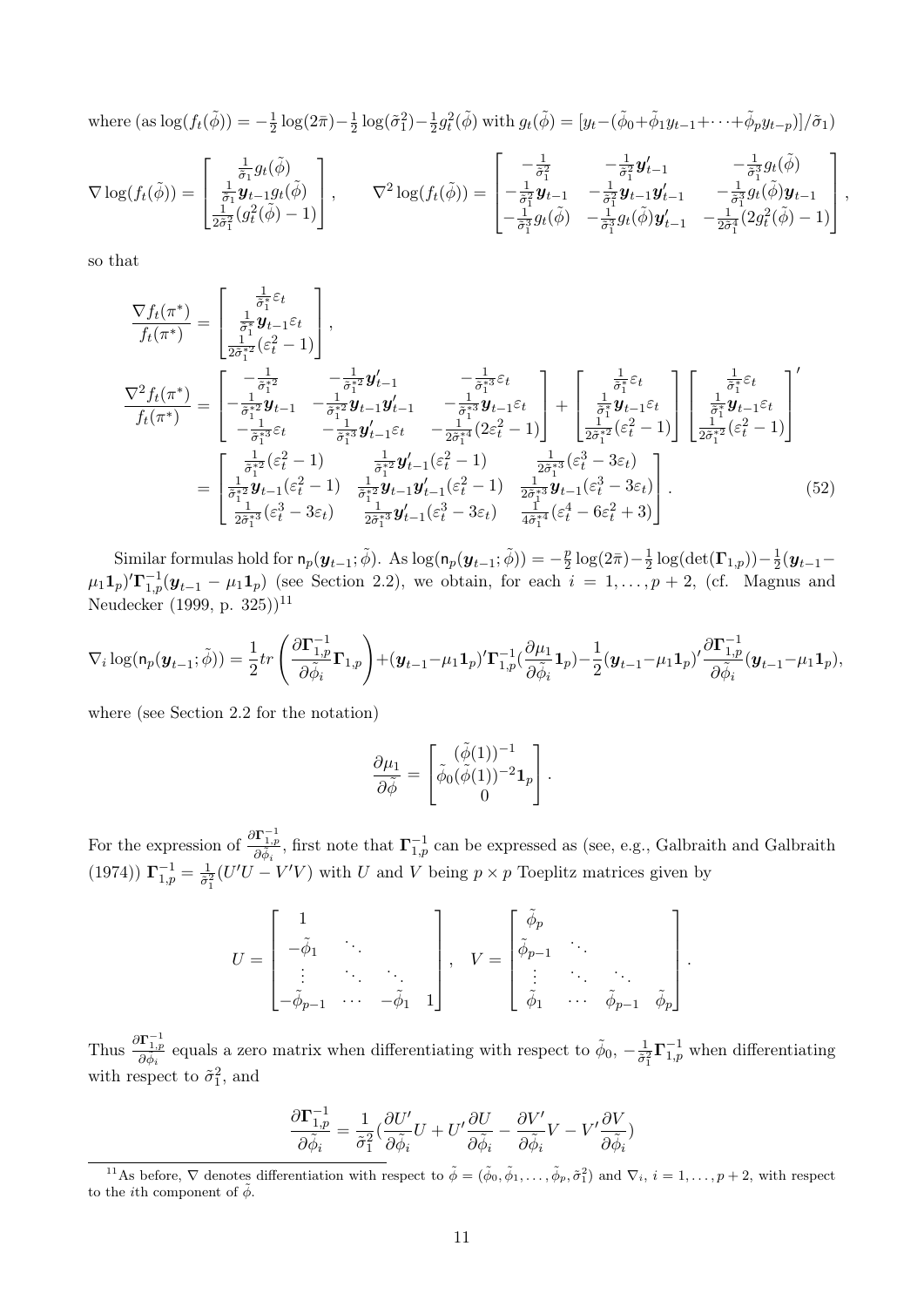when differentiating with respect to the autoregressive parameters. To summarize,

$$
\frac{\nabla \mathsf{n}_p(\tilde{\phi})}{\mathsf{n}_p(\tilde{\phi})} = \nabla \log(\mathsf{n}_p(\boldsymbol{y}_{t-1}; \tilde{\phi})) = \begin{bmatrix} d_1(\boldsymbol{y}_{t-1}; \tilde{\phi}) \\ d_2(\boldsymbol{y}_{t-1}; \tilde{\phi}) \\ d_3(\boldsymbol{y}_{t-1}; \tilde{\phi}) \end{bmatrix},
$$
\n(53)

where (note that  $tr\left(\frac{\partial \Gamma^{-1}_{1,p}}{\partial \tilde{\phi}_i} \Gamma_{1,p}\right) = \frac{\partial vec(\Gamma^{-1}_{1,p})}{\partial \tilde{\phi}_i}$  $\frac{\partial \tilde{\mathbf{c}}(\mathbf{r}_{1,p^{\prime}})}{\partial \tilde{\phi}_{i}}vec(\Gamma_{1,p}))$ 

$$
d_1(\mathbf{y}_{t-1};\tilde{\phi}) = (\tilde{\phi}(1))^{-1}(\mathbf{y}_{t-1} - \mu_1 \mathbf{1}_p)' \mathbf{\Gamma}_{1,p}^{-1} \mathbf{1}_p,
$$
  
\n
$$
d_2(\mathbf{y}_{t-1};\tilde{\phi}) = \frac{1}{2} \frac{\partial vec(\mathbf{\Gamma}_{1,p}^{-1})'}{\partial(\tilde{\phi}_1, \dots, \tilde{\phi}_p)} vec(\mathbf{\Gamma}_{1,p}) + \tilde{\phi}_0(\tilde{\phi}(1))^{-2} \mathbf{1}_p (\mathbf{1}_p' \mathbf{\Gamma}_{1,p}^{-1} (\mathbf{y}_{t-1} - \mu_1 \mathbf{1}_p))
$$
  
\n
$$
- \frac{1}{2} \frac{\partial vec(\mathbf{\Gamma}_{1,p}^{-1})'}{\partial(\tilde{\phi}_1, \dots, \tilde{\phi}_p)} ((\mathbf{y}_{t-1} - \mu_1 \mathbf{1}_p) \otimes (\mathbf{y}_{t-1} - \mu_1 \mathbf{1}_p)),
$$
  
\n
$$
d_3(\mathbf{y}_{t-1};\tilde{\phi}) = -\frac{p}{2\tilde{\sigma}_1^2} + \frac{1}{2\tilde{\sigma}_1^2} (\mathbf{y}_{t-1} - \mu_1 \mathbf{1}_p)' \mathbf{\Gamma}_{1,p}^{-1} (\mathbf{y}_{t-1} - \mu_1 \mathbf{1}_p)
$$

(first and last scalars, middle one  $p \times 1$ ). Therefore

$$
\frac{\nabla \mathbf{n}_p(\pi^*)}{\mathbf{n}_p(\pi^*)} = \nabla \log(\mathbf{n}_p(\mathbf{y}_{t-1}; \pi^*)) = \begin{bmatrix} d_1(\mathbf{y}_{t-1}; \pi^*) \\ d_2(\mathbf{y}_{t-1}; \pi^*) \\ d_3(\mathbf{y}_{t-1}; \pi^*) \end{bmatrix}.
$$

Based on the preceding derivations, the derivatives appearing in  $(40)$ – $(42)$  can now be expressed as

$$
\nabla_{\beta}l_{t}^{\pi}(\alpha,\beta^{*},\pi^{*},0) = \frac{1}{\tilde{\sigma}_{1}^{*}}\varepsilon_{t}
$$
\n
$$
\nabla_{\pi}l_{t}^{\pi}(\alpha,\beta^{*},\pi^{*},0) = \begin{bmatrix} \frac{1}{\tilde{\sigma}_{1}^{*}}\mathbf{y}_{t-1}\varepsilon_{t} \\ \frac{1}{2\tilde{\sigma}_{1}^{*2}}(\varepsilon_{t}^{2}-1) \end{bmatrix} \quad ((p+1)\times 1)
$$
\n
$$
\nabla_{\varpi\varpi}^{2}l_{t}^{\pi}(\alpha,\beta^{*},\pi^{*},0) = \alpha(1-\alpha)\left\{ \begin{bmatrix} d_{2}(\mathbf{y}_{t-1};\pi^{*})\frac{1}{\tilde{\sigma}_{1}^{*}}\mathbf{y}_{t-1}'\varepsilon_{t} & d_{2}(\mathbf{y}_{t-1};\pi^{*})\frac{1}{2\tilde{\sigma}_{1}^{*2}}(\varepsilon_{t}^{2}-1) \\ d_{3}(\mathbf{y}_{t-1};\pi^{*})\frac{1}{\tilde{\sigma}_{1}^{*}}\mathbf{y}_{t-1}'\varepsilon_{t} & d_{3}(\mathbf{y}_{t-1};\pi^{*})\frac{1}{2\tilde{\sigma}_{1}^{*2}}(\varepsilon_{t}^{2}-1) \end{bmatrix} + \begin{bmatrix} \frac{1}{\tilde{\sigma}_{1}^{*}}\mathbf{y}_{t-1}\varepsilon_{t}d_{2}(\mathbf{y}_{t-1};\pi^{*}) & \frac{1}{2\tilde{\sigma}_{1}^{*2}}(\varepsilon_{t}^{2}-1) \\ \frac{1}{2\tilde{\sigma}_{1}^{*2}}(\varepsilon_{t}^{2}-1)d_{2}'(\mathbf{y}_{t-1};\pi^{*}) & \frac{1}{2\tilde{\sigma}_{1}^{*2}}(\varepsilon_{t}^{2}-1)d_{3}(\mathbf{y}_{t-1};\pi^{*}) \end{bmatrix} + \begin{bmatrix} \frac{1}{\tilde{\sigma}_{1}^{*}}\mathbf{y}_{t-1}\varepsilon_{t}d_{2}(\mathbf{y}_{t-1};\pi^{*}) & \frac{1}{2\tilde{\sigma}_{1}^{*2}}(\varepsilon_{t}^{2}-1)d_{3}(\mathbf{y}_{t-1};\pi^{*}) \\ \frac{1}{2\
$$

Verification of Assumption 5(iii). Finiteness of  $\mathcal I$  was already established in Supplementary Appendix F.2. For positive definiteness, it suffices to show that the components of the vector  $s_t$ are linearly independent. Note that for linear independence, it does not matter if the order of the elements is changed or if some of the elements are multiplied by nonzero constants. Therefore, making use of the explicit expressions given above, it suffices to show that the components of the vector  $\tilde{s}_t = (\tilde{s}_{t,1}, \tilde{s}_{t,2}, \tilde{s}_{t,3}, \tilde{s}_{t,4}, \tilde{s}_{t,5}, \tilde{s}_{t,6})$  (where the dimensions of the six components are  $1, p, 1, p(p+1)/2, p, 1,$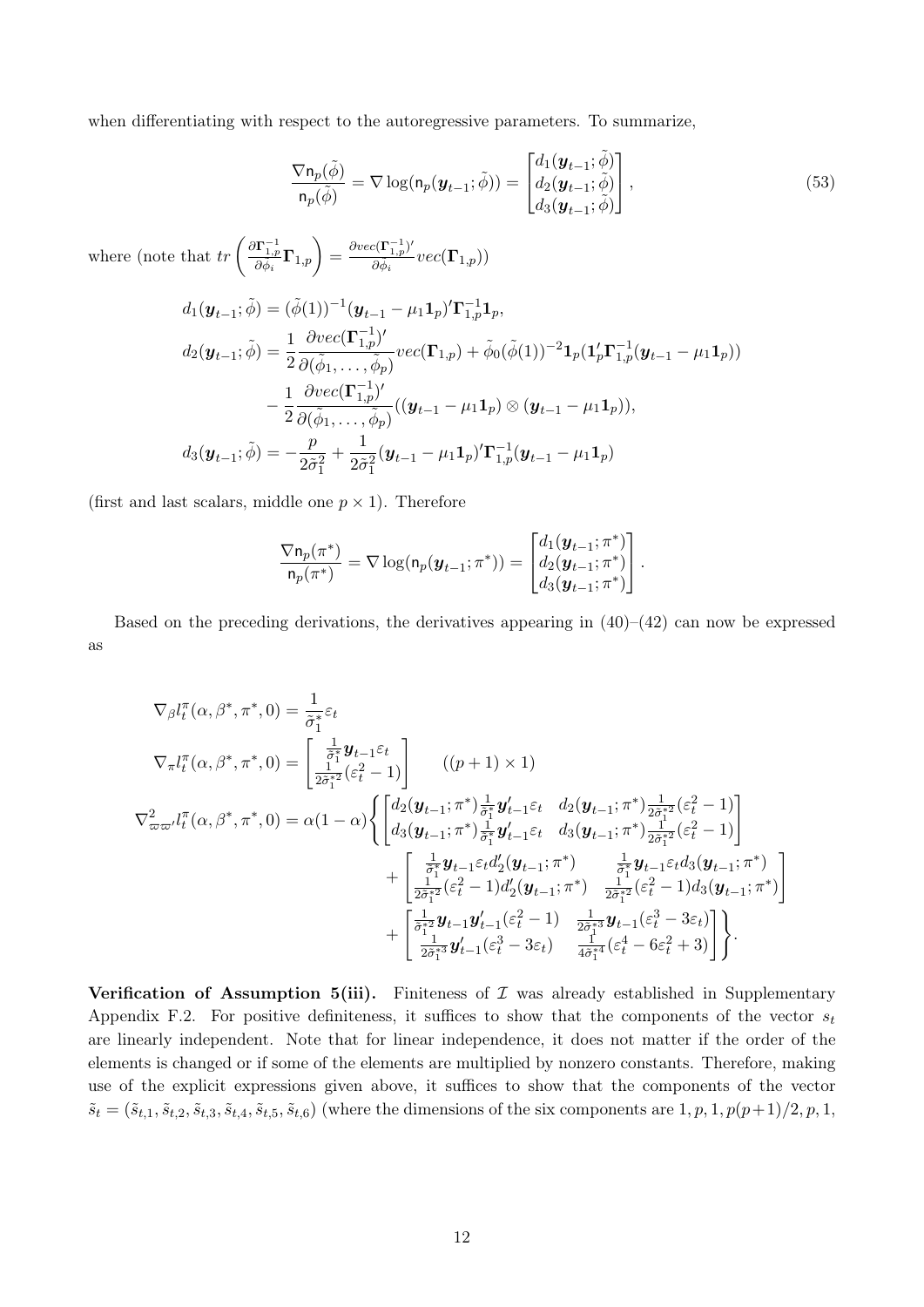respectively) are linearly independent, where

$$
\begin{bmatrix} \tilde{s}_{t,1} \\ \tilde{s}_{t,2} \\ \tilde{s}_{t,3} \\ \tilde{s}_{t,4} \\ \tilde{s}_{t,5} \\ \tilde{s}_{t,6} \end{bmatrix} = \begin{bmatrix} \frac{1}{\tilde{\sigma}_1^*} \varepsilon_t \\ \frac{1}{\tilde{\sigma}_1^*} y_{t-1} \varepsilon_t \\ \frac{1}{2\tilde{\sigma}_1^*} y_{t-1} \varepsilon_t \\ \frac{1}{2\tilde{\sigma}_1^*} ( \varepsilon_t^2 - 1 ) \\ \frac{1}{2\tilde{\sigma}_1^*} ( \varepsilon_t^2 - 1 ) \\ d_2 (y_{t-1}; \pi^*) \frac{1}{2\tilde{\sigma}_1^*} (\varepsilon_t^2 - 1) + y_{t-1} d_3 (y_{t-1}; \pi^*) \frac{1}{\tilde{\sigma}_1^*} \varepsilon_t + \frac{1}{2\tilde{\sigma}_1^*} y_{t-1} (\varepsilon_t^3 - 3\varepsilon_t) \\ d_3 (y_{t-1}; \pi^*) \frac{1}{\tilde{\sigma}_1^*} (\varepsilon_t^2 - 1) + \frac{1}{4\tilde{\sigma}_1^*} (\varepsilon_t^4 - 6\varepsilon_t^2 + 3) \end{bmatrix}
$$

*.*

To this end, suppose that  $c' \tilde{s}_t = (c_1, c_2, c_3, c_4, c_5, c_6)'(\tilde{s}_{t,1}, \tilde{s}_{t,2}, \tilde{s}_{t,3}, \tilde{s}_{t,4}, \tilde{s}_{t,5}, \tilde{s}_{t,6}) = 0$  (with the dimension of *c* and its subvectors chosen conformably). Note that the only random quantities  $\tilde{s}_t$  depends on are  $y_{t-1}$  and  $\varepsilon_t$  which are independent. First, as the term  $\varepsilon_t^4$  only appears in  $\tilde{s}_{t,6}$ , the equality  $E[c'\tilde{s}_t | \varepsilon_t] = 0$  can be expressed as  $c_6\varepsilon_t^4/(4\tilde{\sigma}_1^{*4}) + P_3(\varepsilon_t) = 0$ , where  $P_3(\varepsilon_t)$  is a third-order polynomial in  $\varepsilon_t$ . As the components of the vector  $(\varepsilon_t, \varepsilon_t^2, \varepsilon_t^3, \varepsilon_t^4)$  are linearly independent (this clearly follows from normality), it follows that  $c_6 = 0$ . Next, basic properties of the standard normal distribution imply that  $E[c^3\tilde{s}_t(\varepsilon_t^3 - 3\varepsilon_t) \mid \boldsymbol{y}_{t-1}] = c_5' \frac{1}{2\tilde{\sigma}_1^{*3}} \boldsymbol{y}_{t-1} E[(\varepsilon_t^3 - 3\varepsilon_t)^2] = 0$ , so that necessarily  $c_5 = 0$  (as the components of  $y_{t-1}$  are linearly independent and  $E[(\varepsilon_t^3 - 3\varepsilon_t)^2] > 0$ . Next note that (as  $c_5 = 0$ ,  $c_6 = 0$ 

$$
0 = E[c'\tilde{s}_t(\varepsilon_t^2 - 1) | \mathbf{y}_{t-1}] = c_3 E[(\varepsilon_t^2 - 1)^2]/(2\tilde{\sigma}_1^{*2}) + c'_4 v e ch[\mathbf{y}_{t-1}\mathbf{y}_{t-1}']E[(\varepsilon_t^2 - 1)^2]/\tilde{\sigma}_1^{*2}]
$$

so that  $c'_4$ *vech*[ $y_{t-1}$  $y'_{t-1}$ ] =  $-c_3/2$ . As the components of *vech*[ $y_{t-1}$  $y'_{t-1}$ ] are linearly independent (as  $\text{vech}(\boldsymbol{y}_{t-1}\boldsymbol{y}_{t-1}') = D_p^+\text{vec}(\boldsymbol{y}_{t-1}\boldsymbol{y}_{t-1}') = D_p^+(\boldsymbol{y}_{t-1}\otimes \boldsymbol{y}_{t-1}),$  with  $D_p^+$  denoting the Moore-Penrose inverse of the duplication matrix  $D_p$ ,  $Cov[vech(\mathbf{y}_{t-1}\mathbf{y}_{t-1}')] = D_p^+Cov(\mathbf{y}_{t-1} \otimes \mathbf{y}_{t-1})D_p^{+\prime}$ ; because  $D_p^+$  is of full row rank and  $Cov(\mathbf{y}_{t-1} \otimes \mathbf{y}_{t-1})$  has rank  $p(p+1)/2$ , see Thm 4.3(v) of Magnus and Neudecker (1979),  $Cov[vech(\mathbf{y}_{t-1}\mathbf{y}'_{t-1})]$  is positive definite), it necessarily follows that  $c_4 = 0$  and  $c_3 = 0$ . Finally, as only  $c_1$  and  $c_2$  may be nonzero,  $E[c'\tilde{s}_t\varepsilon_t | \mathbf{y}_{t-1}] = c_1 \frac{1}{\tilde{\sigma}_1}$  $\frac{1}{\tilde{\sigma}_{1}^*}+c_2'\frac{1}{\tilde{\sigma}_{1}^*}$ (as the components of  $y_{t-1}$  are linearly independent).  $\frac{1}{\sigma_1^*} y_{t-1} = 0$ , from which  $c_2 = 0$  and  $c_1 = 0$  follow

# F.4 Verification of Assumption 5(iv)

First consider  $R_T^{(1)}(\alpha, \tilde{\pi}, \varpi)$ . Of the quantities on the right hand side of (48), the first two are equal to zero because  $\nabla_{\varpi} l_t^{\pi}(\alpha, \tilde{\pi}^*, 0) = 0$  and  $\nabla_{\tilde{\pi}\varpi'} l_t^{\pi}(\alpha, \tilde{\pi}^*, 0) = 0$ ; for the other eight quantities, Lemma F.4 provides upper bounds that aid in bounding them. Now, to verify Assumption 5(iv) (for  $R_T^{(1)}(\alpha, \tilde{\pi}, \varpi)$ ), let  $\{\gamma_T, T \geq 1\}$  be an arbitrary sequence of (non-random) positive scalars such that  $\gamma_T \to 0$  as  $T \to \infty$ . Condition  $\|(\beta, \pi, \varpi) - (\beta^*, \pi^*, 0)\| \leq \gamma_T$  (appearing in Assumption 5(iv)), together with the properties  $\|\boldsymbol{\theta}(\alpha,\beta,\pi,\varpi)\|^2 = \|\tilde{\pi} - \tilde{\pi}^*\|^2 + \alpha_1^2 \alpha_2^2 \|v(\varpi)\|^2$  and  $\|v(\varpi)\| \le \|\varpi\|^2$ , implies that

$$
\|\boldsymbol{\theta}(\alpha,\beta,\pi,\varpi)\|^{1/2} \leq \|\tilde{\pi}-\tilde{\pi}^*\|^{1/2} + \alpha_1^{1/2} \alpha_2^{1/2} \|v(\varpi)\|^{1/2} \leq \gamma_T^{1/2} + \alpha_1^{1/2} \alpha_2^{1/2} \gamma_T.
$$

This, Lemma F.4, and the fact that  $\alpha$  is bounded away from zero and one on A, imply that for some sequence  $\{\tilde{\gamma}_T, T \geq 1\}$  of (non-random) positive scalars such that  $\tilde{\gamma}_T \to 0$  as  $T \to \infty$  and for some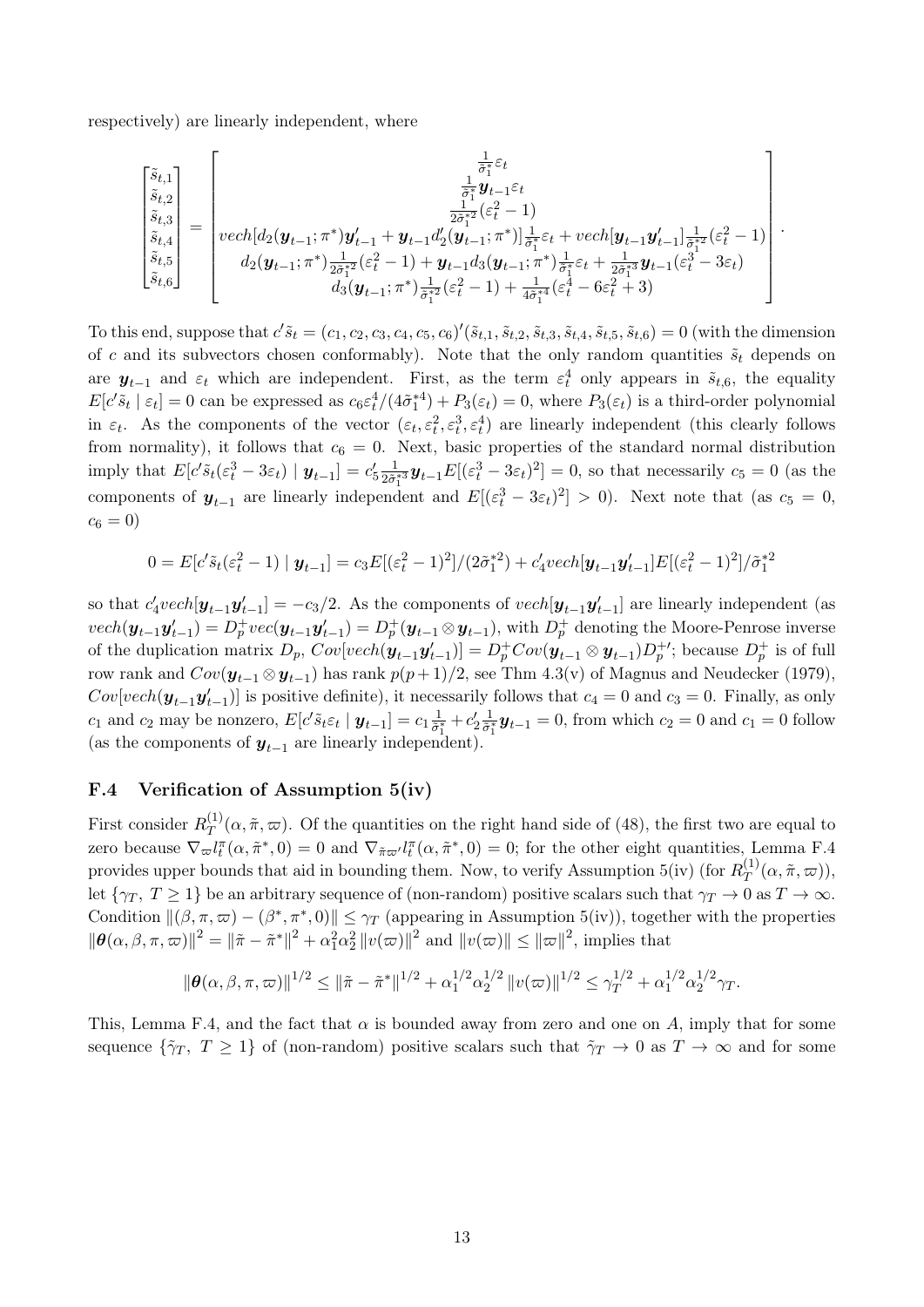finite *C*,

$$
\sup_{\alpha \in A} \sup_{(\tilde{\pi}, \varpi) \in B \times \Pi_{\alpha}, \atop \|(\tilde{\pi}, \varpi) - (\tilde{\pi}^*, 0)\| \leq \gamma_T} \frac{|R_T^{(1)}(\alpha, \tilde{\pi}, \varpi)|}{(1 + \|T^{1/2}\theta(\alpha, \tilde{\pi}, \varpi)\|)|^2} \n\leq \tilde{\gamma}_T \sum_{i,j,k} \sup_{\alpha \in A} [|T^{-1}\nabla^3_{\tilde{\pi}_i\tilde{\pi}_j\tilde{\pi}_k} L_T^{\pi}(\alpha, \tilde{\pi}^*, 0)| + |T^{-1}\nabla^3_{\tilde{\pi}_i\tilde{\pi}_j\varpi_k} L_T^{\pi}(\alpha, \tilde{\pi}^*, 0)| + |T^{-1/2}\nabla^3_{\tilde{\pi}_i\varpi_j\varpi_k} L_T^{\pi}(\alpha, \tilde{\pi}^*, 0)|] \n+ \tilde{\gamma}_T \sum_{i,j,k,l} \sup_{\alpha \in A} \sup_{(\tilde{\pi}, \varpi) \in B \times \Pi_{\alpha}, \atop \|(\tilde{\pi}, \varpi) - (\tilde{\pi}^*, 0)\| \leq \gamma_T} [|T^{-1}\nabla^4_{\tilde{\pi}_i\tilde{\pi}_j\tilde{\pi}_k\tilde{\pi}_l} L_T^{\pi}(\alpha, \tilde{\pi}, \varpi)| + |T^{-1}\nabla^4_{\tilde{\pi}_i\tilde{\pi}_j\tilde{\pi}_k\varpi_l} L_T^{\pi}(\alpha, \tilde{\pi}, \varpi)] \n+ |T^{-1}\nabla^4_{\tilde{\pi}_i\tilde{\pi}_j\varpi_k\varpi_l} L_T^{\pi}(\alpha, \tilde{\pi}, \varpi)| + |T^{-1}\nabla^4_{\tilde{\pi}_i\tilde{\pi}_j\varpi_k\varpi_l} L_T^{\pi}(\alpha, \tilde{\pi}, \varpi)| + |T^{-1}\nabla^4_{\tilde{\pi}_i\varpi_j\varpi_k\varpi_l} L_T^{\pi}(\alpha, \tilde{\pi}, \varpi)]| \n+ C \sum_{i,j,k,l} \sup_{\alpha \in A} \sup_{(\tilde{\pi}, \varpi) \in B \times \Pi_{\alpha}, \atop \|(\tilde{\pi}, \varpi) - (\tilde{\pi}^*, 0)\| \leq \gamma_T} |T^{-1}(\nab
$$

where the summations above are understood to contain counterparts of each term in (48). As the data is assumed to be generated by a linear autoregression (Assumption 1), the  $y_t$ 's form a stationary and ergodic process. Moreover, as the reparameterized log-likelihood of the GMAR model is four times continuously differentiable (see Assumption 4 and its verification), also the  $\nabla^3_{\tilde{\pi}_i\tilde{\pi}_j\tilde{\pi}_k} l^{\pi}_t(\alpha, \tilde{\pi}^*, 0)$ 's form a stationary and ergodic process (for any *i*,*j*,*k*). An analogous result holds for all the third and fourth partial derivatives of  $l_t^{\pi}(\alpha, \tilde{\pi}, \varpi)$  appearing on the majorant side of (54).

Now, Lemma F.2(iii) together with the ergodic theorem implies that  $\sup_{\alpha \in A} [|T^{-1}\nabla^3_{\tilde{\pi}_i\tilde{\pi}_j\tilde{\pi}_k} L_T^{\pi}(\alpha, \tilde{\pi}^*, 0)|] =$  $O_p(1)$  (for any  $i,j,k$ ). Similarly,  $\sup_{\alpha \in A} [|T^{-1}\nabla^3_{\tilde{\pi}_i\tilde{\pi}_j\varpi_k} L_T^{\pi}(\alpha, \tilde{\pi}^*, 0)|] = O_p(1)$  (for any  $i,j,k$ ). Expression of  $\nabla^3_{\varpi_i\varpi_j\varpi_k} l^{\pi}_t(\alpha, \tilde{\pi}^*, 0)$  in Supplementary Appendix F.1, Lemmas F.1 and F.3, and the compactness of A, imply that  $\sup_{\alpha \in A} |T^{-1/2} \nabla^3_{\varpi_i \varpi_j \varpi_k} L_T^{\pi}(\alpha, \tilde{\pi}^*, 0)| \leq C |T^{-1/2} \sum_{t=1}^T MDS_{t,i,j,k}(\pi^*)|$  for some finite C and for some square integrable martingale difference sequence  $MDS_{t,i,k}(\pi^*)$ . Moreover, for any  $i,j,k$ , the last upper bound is  $O_p(1)$  by an appropriate central limit theorem (Billingsley (1961)).

As for the fourth-order partial derivatives appearing on the majorant side of (54), Lemma F.2(iv) and a uniform law of large numbers for stationary and ergodic processes (Ranga Rao (1962)) imply that  $\sup_{\alpha \in A} \sup_{\tilde{\pi}, \tilde{\omega} \in B \times \Pi_{\alpha}, ||(\tilde{\pi}, \tilde{\omega}) - (\tilde{\pi}^*, 0)|| \leq \gamma_T} |T^{-1} \nabla^4_{\tilde{\pi}_i \tilde{\pi}_j \tilde{\pi}_k \tilde{\pi}_l} L_T^{\pi}(\alpha, \tilde{\pi}, \tilde{\omega})| = O_p(1)$  (for any  $i, j, k, l$ ). The next three terms in (54) can be handled similarly. As for the last term on the majorant side of (54),

$$
\sup_{\alpha \in A} \sup_{\substack{(\tilde{\pi}, \varpi) \in B \times \Pi_{\alpha}, \\ \|(\tilde{\pi}, \varpi) - (\tilde{\pi}^*, 0)\| \leq \gamma_T}} |T^{-1}(\nabla^4_{\varpi_i \varpi_j \varpi_k \varpi_l} L_T^{\pi}(\alpha, \tilde{\pi}, \varpi) - \nabla^4_{\varpi_i \varpi_j \varpi_k \varpi_l} L_T^{\pi}(\alpha, \tilde{\pi}^*, 0))|
$$
\n
$$
\leq 2 \sup_{\alpha \in A} \sup_{\substack{(\tilde{\pi}, \varpi) \in B \times \Pi_{\alpha}, \\ \|(\tilde{\pi}, \varpi) - (\tilde{\pi}^*, 0)\| \leq \gamma_T}} |T^{-1} \nabla^4_{\varpi_i \varpi_j \varpi_k \varpi_l} L_T^{\pi}(\alpha, \tilde{\pi}, \varpi) - E[\nabla^4_{\varpi_i \varpi_j \varpi_k \varpi_l} l_l^{\pi}(\alpha, \tilde{\pi}, \varpi)]|
$$

where the dominant side is  $o_p(1)$  (again relying on Lemma F.2(iv) and a uniform LLN). To conclude, the upper bound in (54) is  $\tilde{\gamma}_T O_p(1) + C o_p(1) = o_p(1)$ . This completes the verification of Assumption  $5(iv)$  for the term  $R_{\overline{T}}^{(1)}(\alpha, \tilde{\pi}, \varpi)$ .

Now consider  $R_T^{(2)}(\alpha, \tilde{\pi}, \varpi) = -\frac{1}{2} [T^{1/2} \theta(\alpha, \tilde{\pi}, \varpi)]' (\mathcal{J}_T - \mathcal{I}) [T^{1/2} \theta(\alpha, \tilde{\pi}, \varpi)].$  We will below show that (a)  $\mathcal{J}_T \stackrel{p}{\rightarrow} \mathcal{J}$  as  $T \rightarrow \infty$ , where the matrix  $\mathcal{J}$  will be specified below (and  $\mathcal{J}_T, \mathcal{J}$  do not depend on  $\alpha$ ). Write  $(-2 \text{ times}) R_T^{(2)}(\alpha, \tilde{\pi}, \varpi)$  as

$$
[T^{1/2}\boldsymbol{\theta}(\alpha,\tilde{\pi},\varpi)]'(\mathcal{J}_T-\mathcal{J})[T^{1/2}\boldsymbol{\theta}(\alpha,\tilde{\pi},\varpi)]+[T^{1/2}\boldsymbol{\theta}(\alpha,\tilde{\pi},\varpi)]'(\mathcal{J}-\mathcal{I})[T^{1/2}\boldsymbol{\theta}(\alpha,\tilde{\pi},\varpi)].
$$

We will below also show that (b) the latter term above equals zero. The validity of Assumption 5(iv) for the term  $R_T^{(2)}(\alpha, \tilde{\pi}, \varpi)$  follows from results (a) and (b) (together with usual properties of the Euclidean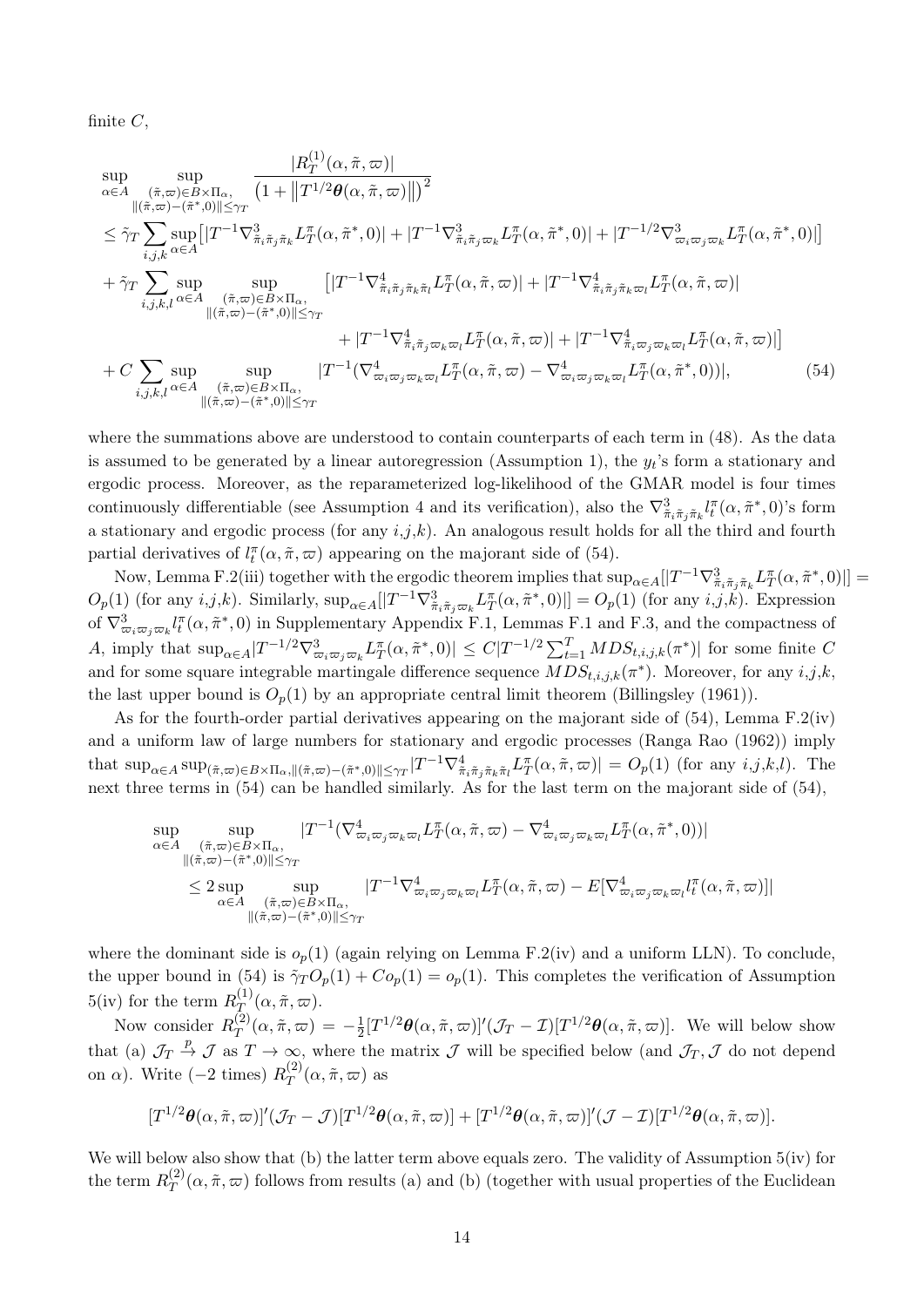norm).

To prove claim (a), we first define the matrix  $\mathcal J$  as

$$
\mathcal{J} = \begin{bmatrix} \mathcal{J}_{\pi\pi} & \mathcal{J}_{\pi\varpi\varpi}^{\prime} \\ \mathcal{J}_{\pi\varpi\varpi} & \mathcal{J}_{\varpi\varpi\varpi\varpi} \end{bmatrix}
$$

where the matrices  $\mathcal{J}_{\tilde{\pi}\tilde{\pi}}((q_1+q_2)\times(q_1+q_2)), \mathcal{J}_{\tilde{\pi}\varpi\varpi}^{\prime}((q_1+q_2)\times q_{\vartheta})$ , and  $\mathcal{J}_{\varpi\varpi\varpi\varpi}(q_{\vartheta}\times q_{\vartheta})$  are defined as

$$
\mathcal{J}_{\tilde{\pi}\tilde{\pi}} = E\left[\frac{\nabla f_t^*}{f_t^*} \frac{\nabla' f_t^*}{f_t^*}\right]
$$
\n
$$
\mathcal{J}_{\tilde{\pi}\varpi\varpi} = E\left[\left[c_{ij} \frac{\nabla f_t^*}{f_t^*} X_{t,i,j}^*\right]_{(i,j)\in\Im}\right]
$$
\n
$$
\mathcal{J}_{\varpi\varpi\varpi\varpi} = \frac{1}{3} \left[c_{ij} c_{kl} \left(E[X_{t,i,j}^* X_{t,k,l}^*] + E[X_{t,i,k}^* X_{t,j,l}^*] + E[X_{t,i,l}^* X_{t,j,k}^*]\right)\right]_{(i,j,k,l)\in\Im\times\Im}
$$

where the  $X^*_{t,i,j}$   $(i, j \in \{1, \ldots, q_2\})$  are as in (44). Finiteness of  $\mathcal J$  follows from Lemma F.1.

Now consider the convergence result  $\mathcal{J}_T \stackrel{p}{\rightarrow} \mathcal{J}$  for each block at a time. For the top-left block, from Supplementary Appendix F.1 we have  $\nabla_{\tilde{\pi}\tilde{\pi}'} l_t^{\pi*} = \frac{\nabla^2 f_t^*}{f_t^*} - \frac{\nabla f_t^*}{f_t^*}$  $\frac{\nabla' f^*_t}{f^*_t}$  so that ergodic theorem and Lemmas F.1 and F.3 (latter ensuring the first term on the right-hand side of the previous equation has zero expectation) imply that  $\mathcal{J}_{T,\tilde{\pi}\tilde{\pi}} = -T^{-1}\nabla^2_{\tilde{\pi}\tilde{\pi}'} L_T^{\pi*}$  $\stackrel{p}{\rightarrow}$   $\mathcal{J}_{\tilde{\pi}\tilde{\pi}}$ .

For the off-diagonal block, consider the expression of  $\nabla^3_{\tilde{\pi}_i \varpi_j \varpi_k} l^{\pi*}_t$  in Supplementary Appendix F.1. Lemma F.3 ensures that of the ten summands in this expression, only the second, fourth, and sixth ones have non-zero expectation. Therefore the ergodic theorem and Lemma F.1 imply that

$$
\mathcal{J}'_{T,\tilde{\pi}\varpi\varpi} = -T^{-1}\frac{1}{\alpha_1\alpha_2} [c_{11}\nabla^3_{\tilde{\pi}\varpi_1\varpi_1} L_T^{\pi*}: \cdots : c_{q_2-1,q_2}\nabla^3_{\tilde{\pi}\varpi_{q_2-1}\varpi_{q_2}} L_T^{\pi*}] \overset{p}{\rightarrow} \mathcal{J}'_{\tilde{\pi}\varpi\varpi}.
$$

Lastly, for the bottom-right block, consider the expression of  $\nabla^4_{\overline{\omega}_i \overline{\omega}_j \overline{\omega}_k \overline{\omega}_l} l_l^{\pi*}$  in Supplementary Appendix F.1. Lemma F.3 reveals that the terms in this expression that have non-zero expectation can be expressed as

$$
-\alpha_1^2 \alpha_2^2 [X_{t,i,j}^* X_{t,k,l}^* + X_{t,i,k}^* X_{t,j,l}^* + X_{t,i,l}^* X_{t,j,k}^*].
$$

Therefore the ergodic theorem and Lemma F.1 imply that

$$
\mathcal{J}_{T,\varpi\varpi\varpi\varpi} = -T^{-1}\frac{8}{4!} \frac{1}{\alpha_1^2 \alpha_2^2} \left[ c_{ij} c_{kl} \nabla^4_{\varpi_i \varpi_j \varpi_k \varpi_l} L_T^{\pi*} \right]_{(i,j,k,l) \in \Im \times \Im} \xrightarrow{p} \mathcal{J}_{\varpi\varpi\varpi\varpi}.
$$

This completes the proof of claim (a).

To prove claim (b), first note that from the definitions of  $\mathcal J$  and  $\mathcal I$  (see (51)) it can be seen that only the bottom-right blocks of *J* and *I* differ. Therefore, as  $T^{1/2}\theta(\alpha, \tilde{\pi}, \varpi) = (T^{1/2}(\tilde{\pi} (\tilde{\pi}^*), T^{1/2}(\alpha_1\alpha_2v(\varpi))$ , claim (b) holds if  $T(\alpha_1\alpha_2)^2v(\varpi)'(\mathcal{J}_{\varpi\varpi\varpi\varpi} - \mathcal{I}_{\varpi\varpi\varpi\varpi})v(\varpi) = 0$  where

$$
\mathcal{J}_{\varpi\varpi\varpi\varpi} = \frac{1}{3} \left[ c_{ij} c_{kl} \left( E[X_{t,i,j}^* X_{t,k,l}^*] + E[X_{t,i,k}^* X_{t,j,l}^*] + E[X_{t,i,l}^* X_{t,j,k}^*] \right) \right]_{(i,j,k,l) \in \Im \times \Im},
$$
  

$$
\mathcal{I}_{\varpi\varpi\varpi\varpi} = \left[ c_{ij} c_{kl} E[X_{t,i,j}^* X_{t,k,l}^*] \right]_{(i,j,k,l) \in \Im \times \Im}.
$$

Note that the scalars  $A_{ijkl} = E[X_{t,i,j}^* X_{t,k,l}^*]$  satisfy  $A_{ijkl} = A_{jikl}$  and  $A_{ijkl} = A_{ijlk}$  for all  $i, j, k, l$  so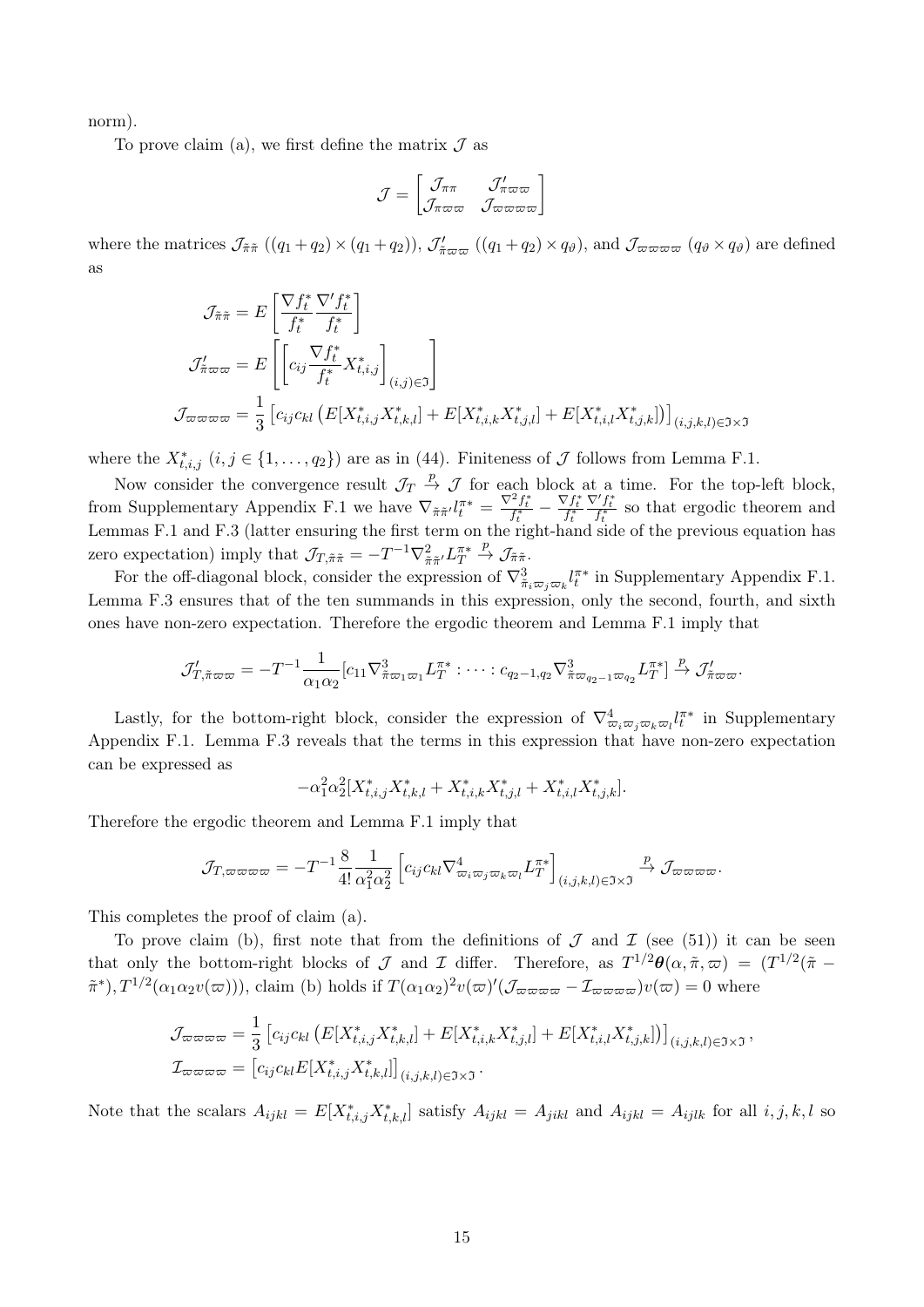that using property (49) we obtain

$$
v(\varpi)' \mathcal{J}_{\varpi\varpi\varpi\varpi} v(\varpi) = \frac{1}{3} v(\varpi)' \left[ c_{ij} c_{kl} \left( E[X_{t,i,j}^* X_{t,k,l}^*] + E[X_{t,i,k}^* X_{t,j,l}^*] + E[X_{t,i,l}^* X_{t,j,k}^*] \right) \right]_{(i,j,k,l) \in \Im \times \Im} v(\varpi)
$$
  
\n
$$
= \frac{1}{3} \frac{1}{4} \sum_{i=1}^{q_2} \sum_{j=1}^{q_2} \sum_{k=1}^{q_2} \sum_{l=1}^{q_2} \left( E[X_{t,i,j}^* X_{t,k,l}^*] + E[X_{t,i,k}^* X_{t,j,l}^*] + E[X_{t,i,l}^* X_{t,j,k}^*] \right) \varpi_i \varpi_j \varpi_k \varpi_l
$$
  
\n
$$
= \frac{1}{4} \sum_{i=1}^{q_2} \sum_{j=1}^{q_2} \sum_{k=1}^{q_2} \sum_{l=1}^{q_2} E[X_{t,i,j}^* X_{t,k,l}^*] \varpi_i \varpi_j \varpi_k \varpi_l
$$
  
\n
$$
= v(\varpi)' \mathcal{I}_{\varpi\varpi\varpi\varpi} v(\varpi).
$$

This completes the proof of claim (b).

Therefore, the verification of Assumption 5(iv) is done.

## F.5 Additional Lemmas

The following four lemmas contain results needed in the proofs. Note that the first and the third lemma are not specific to the examples in this paper, whereas the second and fourth lemmas concern only the GMAR example. In the first lemma,  $n_{p+1}(\tilde{\phi}) = n_{p+1}(y_t, y_{t-1}; \tilde{\phi})$  denotes the  $(p+1)$ -dimensional density function of an AR(*p*) process based on parameter value  $\tilde{\phi}$  evaluated at  $(y_t, y_{t-1})$ ; cf. equations (6)–(8) for the *p*-dimensional counterpart  $n_p(\tilde{\phi}) = n_p(\mathbf{y}_{t-1}; \tilde{\phi})$ .

**Lemma F.1.** *For any*  $i, j, k, l \in \{1, \ldots, p+2\}$  *and any positive r, the following moments are all finite:* 

$$
(i) E[\sup_{\tilde{\phi}\in\tilde{\Phi}}|\nabla_i f_t(\tilde{\phi})/f_t(\tilde{\phi})|^r], E[\sup_{\tilde{\phi}\in\tilde{\Phi}}|\nabla_{ij}^2 f_t(\tilde{\phi})/f_t(\tilde{\phi})|^r], \dots, E[\sup_{\tilde{\phi}\in\tilde{\Phi}}|\nabla_{ijkl}^4 f_t(\tilde{\phi})/f_t(\tilde{\phi})|^r],
$$
  
\n(ii)  $E[\sup_{\tilde{\phi}\in\tilde{\Phi}}|\nabla_i \mathbf{n}_p(\tilde{\phi})/\mathbf{n}_p(\tilde{\phi})|^r], E[\sup_{\tilde{\phi}\in\tilde{\Phi}}|\nabla_{ij}^2 \mathbf{n}_p(\tilde{\phi})/\mathbf{n}_p(\tilde{\phi})|^r], \dots, E[\sup_{\tilde{\phi}\in\tilde{\Phi}}|\nabla_{ijkl}^4 \mathbf{n}_p(\tilde{\phi})/\mathbf{n}_p(\tilde{\phi})|^r],$ 

(iii)  $E[\sup_{\tilde{\phi}\in\tilde{\Phi}}|\nabla_i\mathsf{n}_{p+1}(\tilde{\phi})|^r], E[\sup_{\tilde{\phi}\in\tilde{\Phi}}|\nabla_{ij}^2\mathsf{n}_{p+1}(\tilde{\phi})|^r], \dots, E[\sup_{\tilde{\phi}\in\tilde{\Phi}}|\nabla_{ijkl}^4\mathsf{n}_{p+1}(\tilde{\phi})|^r].$ 

**Lemma F.2.** In the GMAR example the following hold, where each of (the scalars)  $z_1, z_2, z_3, z_4$ is a 'placeholder' for any of  $\tilde{\pi}_i, \tilde{\pi}_j, \tilde{\pi}_k, \tilde{\pi}_l$   $(i, j, k, l \in \{1, ..., q_1 + q_2\})$  or  $\varpi_i, \varpi_j, \varpi_k, \varpi_l$   $(i, j, k, l \in$ *{*1*,...,q*2*}):*

$$
(i) \ E\left[\sup_{\alpha\in A} \sup_{(\tilde{\pi},\varpi)\in B\times\Pi_{\alpha}} |\nabla_{z_1} l_t^{\pi}(\alpha,\tilde{\pi},\varpi)|\right] < \infty,
$$
  
\n
$$
(ii) \ E\left[\sup_{\alpha\in A} \sup_{(\tilde{\pi},\varpi)\in B\times\Pi_{\alpha}} |\nabla_{z_1z_2}^2 l_t^{\pi}(\alpha,\tilde{\pi},\varpi)|\right] < \infty,
$$
  
\n
$$
(iii) \ E\left[\sup_{\alpha\in A} \sup_{(\tilde{\pi},\varpi)\in B\times\Pi_{\alpha}} |\nabla_{z_1z_2z_3}^3 l_t^{\pi}(\alpha,\tilde{\pi},\varpi)|\right] < \infty,
$$
  
\n
$$
(iv) \ E\left[\sup_{\alpha\in A} \sup_{(\tilde{\pi},\varpi)\in B\times\Pi_{\alpha}} |\nabla_{z_1z_2z_3z_4}^4 l_t^{\pi}(\alpha,\tilde{\pi},\varpi)|\right] < \infty.
$$

**Lemma F.3.** *For any*  $i, j, k, l \in \{1, ..., p + 2\}$ *,* 

$$
E\begin{bmatrix} \nabla_{i} f_{t}^{*} & \mid \mathbf{y}_{t-1} \end{bmatrix} = E\begin{bmatrix} \nabla_{i}^{2} f_{t}^{*} & \mid \mathbf{y}_{t-1} \end{bmatrix} = E\begin{bmatrix} \nabla_{ijk}^{3} f_{t}^{*} & \mid \mathbf{y}_{t-1} \end{bmatrix} = E\begin{bmatrix} \nabla_{ijk}^{4} f_{t}^{*} & \mid \mathbf{y}_{t-1} \end{bmatrix} = 0.
$$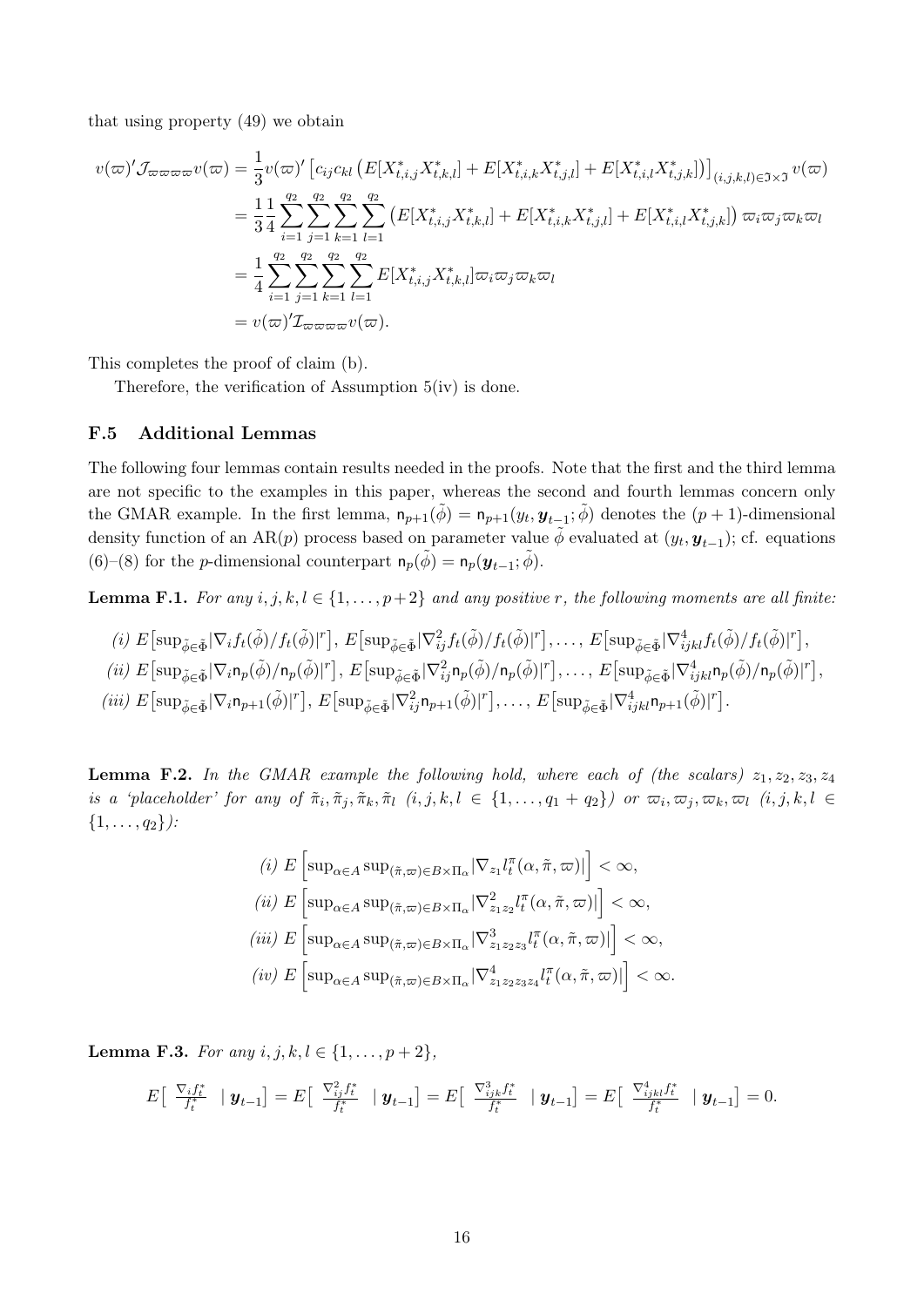**Lemma F.4.** In the GMAR example the following hold for all  $\alpha \in A$ ,  $(\tilde{\pi}, \varpi) \in B \times \Pi_{\alpha}$ , T, and  $i, j, k, l \in \{1, ..., q_1 + q_2\}$  *(subindex in*  $\tilde{\pi}$ *) or*  $i, j, k, l \in \{1, ..., q_2\}$  *(subindex in*  $\varpi$ *):* 

$$
(i) T |\tilde{\pi}_i - \tilde{\pi}_i^*| |\tilde{\pi}_j - \tilde{\pi}_j^*| |\tilde{\pi}_k - \tilde{\pi}_k^*| \leq (1 + ||T^{1/2}\theta(\alpha, \tilde{\pi}, \varpi)||)^2 ||\tilde{\pi} - \tilde{\pi}^*||,
$$
\n
$$
(ii) T |\tilde{\pi}_i - \tilde{\pi}_i^*| |\tilde{\pi}_j - \tilde{\pi}_j^*| |\varpi_k| \leq (1 + ||T^{1/2}\theta(\alpha, \tilde{\pi}, \varpi)||)^2 ||\varpi||,
$$
\n
$$
(iii) T^{1/2} |\varpi_i| |\varpi_j| |\varpi_k| \leq (1 + ||T^{1/2}\theta(\alpha, \tilde{\pi}, \varpi)||)^2 (\alpha_1 \alpha_2)^{-3/2} ||\theta(\alpha, \tilde{\pi}, \varpi)||^{1/2},
$$
\n
$$
(iv) T(\tilde{\pi}_i - \tilde{\pi}_i^*)(\tilde{\pi}_j - \tilde{\pi}_j^*)(\tilde{\pi}_k - \tilde{\pi}_k^*)(\tilde{\pi}_l - \tilde{\pi}_l^*) \leq (1 + ||T^{1/2}\theta(\alpha, \tilde{\pi}, \varpi)||)^2 ||\tilde{\pi} - \tilde{\pi}^*||^2,
$$
\n
$$
(v) T(\tilde{\pi}_i - \tilde{\pi}_i^*)(\tilde{\pi}_j - \tilde{\pi}_j^*)(\tilde{\pi}_k - \tilde{\pi}_k^*) \varpi_l \leq (1 + ||T^{1/2}\theta(\alpha, \tilde{\pi}, \varpi)||)^2 ||\tilde{\pi} - \tilde{\pi}^*|| ||\varpi||,
$$
\n
$$
(vi) T(\tilde{\pi}_i - \tilde{\pi}_i^*)(\tilde{\pi}_j - \tilde{\pi}_j^*) \varpi_k \varpi_l \leq (1 + ||T^{1/2}\theta(\alpha, \tilde{\pi}, \varpi)||)^2 ||\varpi||^2,
$$
\n
$$
(vii) T\tilde{\pi}_i - \tilde{\pi}_i^*) \varpi_j \varpi_k \varpi_l \leq (1 + ||T^{1/2}\theta(\alpha, \tilde{\pi}, \varpi)||)^2 (\alpha_1 \alpha_2)^{-3/2} ||\theta(\alpha, \tilde{\pi}, \varpi)||^{1/2},
$$
\n
$$
(viii) T\varpi_i \varpi_j \varpi
$$

### F.6 Proofs of Lemmas F.1–F.4

**Proof of Lemma F.1**. Writing  $g_t(\tilde{\phi}) = [y_t - (\tilde{\phi}_0 + \tilde{\phi}_1 y_{t-1} + \cdots + \tilde{\phi}_p y_{t-p})]/\tilde{\sigma}_1$  and recalling the definition of  $f_t(\tilde{\phi})$  we can write  $f_t(\tilde{\phi}) = \tilde{\sigma}_1^{-1} \mathfrak{N}(g_t(\tilde{\phi}))$  where  $\mathfrak{N}(\cdot)$  denotes the density function of a standard normal random variable. Recall also that derivatives of  $\mathfrak{n}(\cdot)$  can be expressed using (one version of) Hermite polynomials  $H_n(x)$  as  $\frac{d^n}{dx^n}\mathfrak{N}(x) = (-1)^n H_n(x)\mathfrak{N}(x)$ . Using the chain rule for differentiation repeatedly, it can therefore be seen that each of the functions  $\nabla_i f_t(\tilde{\phi})/f_t(\tilde{\phi}), \nabla^2_{ij} f_t(\tilde{\phi})/f_t(\tilde{\phi}),$  $\nabla^3_{ijk} f_t(\tilde{\phi})/f_t(\tilde{\phi})$ , and  $\nabla^4_{ijkl} f_t(\tilde{\phi})/f_t(\tilde{\phi})$  can be expressed as a sum of terms each of which is a product involving Hermite polynomials  $H_n(g_t(\tilde{\phi}))$  and powers of derivatives of  $g_t(\tilde{\phi})$  (and functions of  $\tilde{\phi}$ ). Thus, each of these functions is a polynomial in terms of  $y_t, y_{t-1}, \ldots, y_{t-p}$ . As the  $y_t$ 's are generated by a stationary linear Gaussian  $AR(p)$  model, they possess moments of all orders, implying (together with the definition of  $\Phi$ , implying in particular that  $\tilde{\sigma}_1$  is bounded away from zero on  $\Phi$ ) the finiteness of the moments listed in part (i) of the lemma.

As for part (ii), note that  $n_p(\tilde{\phi})$  can be expressed as  $n_p(\tilde{\phi}) = g_1(\tilde{\phi})\mathfrak{m}(g_{2,t}(\tilde{\phi}))$  for some function  $g_1(\tilde{\phi})$ not depending on the  $y_t$ 's and  $g_{2,t}(\tilde{\phi})$  the square root of a second-order polynomial in  $y_{t-1}, \ldots, y_{t-p}$ . Therefore the finiteness of the moments listed in the part (ii) follows using similar arguments as above (noting that the definition of  $\tilde{\Phi}$  implies that the determinant of the covariance matrix appearing in  $n_p(\tilde{\phi})$  is bounded away from zero on  $\tilde{\Phi}$ ).

Finally, for part (iii), similar arguments, together with the observation that  $n_{p+1}(\tilde{\phi})$  is bounded on  $\Phi$ , yield the desired result.

**Proof of Lemma F.2**. To prove (i), first consider the derivatives with respect to  $\varpi$ . From the formulas in Supplementary Appendix F.7 we obtain

$$
\nabla_{\varpi} l_{t}^{\pi}(\alpha, \tilde{\pi}, \varpi) = \alpha_{1,t} \alpha_{2,t} \left( \frac{D_{\tilde{\phi}, \varpi}^{(1) \prime} \nabla \mathsf{n}_{p}(\tilde{\phi})}{\mathsf{n}_{p}(\tilde{\phi})} - \frac{D_{\tilde{\phi}, \varpi}^{(1) \prime} \nabla \mathsf{n}_{p}(\tilde{\phi})}{\mathsf{n}_{p}(\tilde{\phi})} \right) \frac{f_{t}(\tilde{\phi})}{f_{2,t}^{\pi}(\alpha, \tilde{\pi}, \varpi)} + \frac{D_{\tilde{\phi}, \varpi}^{(1) \prime} \nabla f_{t}(\tilde{\phi})}{f_{2,t}^{\pi}(\alpha, \tilde{\pi}, \varpi)} \alpha_{1,t} - \alpha_{1,t} \alpha_{2,t} \left( \frac{D_{\tilde{\phi}, \varpi}^{(1) \prime} \nabla \mathsf{n}_{p}(\tilde{\phi})}{\mathsf{n}_{p}(\tilde{\phi})} - \frac{D_{\tilde{\phi}, \varpi}^{(1) \prime} \nabla \mathsf{n}_{p}(\tilde{\phi})}{\mathsf{n}_{p}(\tilde{\phi})} \right) \frac{f_{t}(\tilde{\phi})}{f_{2,t}^{\pi}(\alpha, \tilde{\pi}, \varpi)} + \frac{D_{\tilde{\phi}, \varpi}^{(1) \prime} \nabla f_{t}(\tilde{\phi})}{f_{2,t}^{\pi}(\alpha, \tilde{\pi}, \varpi)} (1 - \alpha_{1,t})
$$

where  $\tilde{\phi}$  and  $\tilde{\varphi}$  are understood as functions of  $(\alpha, \tilde{\pi}, \varpi)$  (i.e.,  $\tilde{\phi} = (\beta, \pi + \alpha_2 \varpi)$  and  $\tilde{\varphi} = (\beta, \pi - \alpha_1 \varpi)$ ). Note that whenever  $\alpha \in A$  and  $(\tilde{\pi}, \varpi) \in B \times \Pi_{\alpha}, \tilde{\phi} \in \tilde{\Phi}$  and  $\tilde{\varphi} \in \tilde{\Phi}$ . Also note that over  $\alpha \in A$  and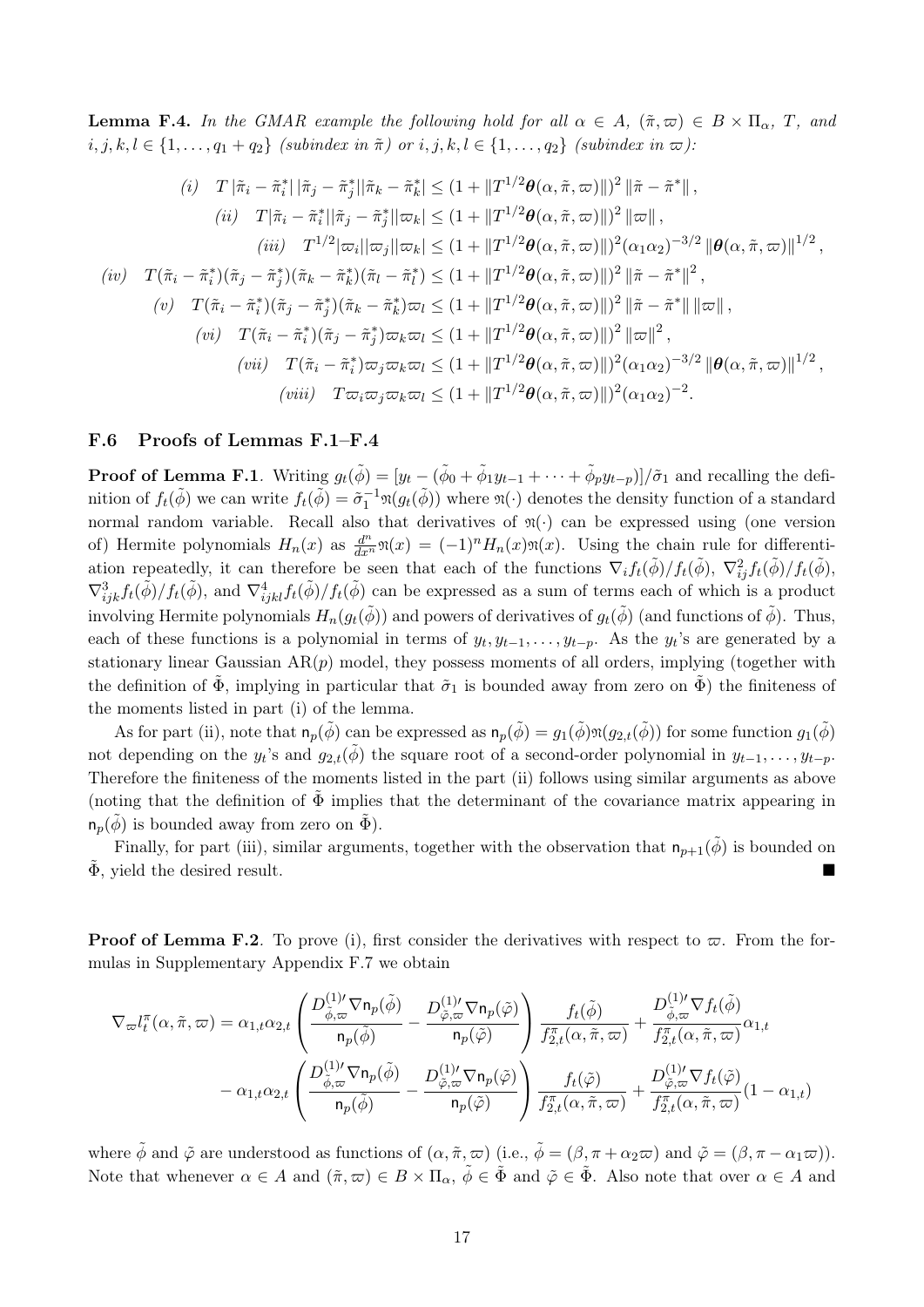$(\tilde{\pi}, \varpi) \in B \times \Pi_{\alpha}$ , the quantities

$$
|\alpha_{1,t}|, \quad |\alpha_{2,t}|, \quad ||D_{\tilde{\phi},\varpi}^{(1)}||, \quad ||D_{\tilde{\varphi},\varpi}^{(1)}||, \quad |f_t(\tilde{\phi})/f_{2,t}^{\pi}(\alpha,\tilde{\pi},\varpi)|, \quad |f_t(\tilde{\varphi})/f_{2,t}^{\pi}(\alpha,\tilde{\pi},\varpi)|
$$

are all bounded by finite constants. Therefore  $E\left[\sup_{\alpha \in A} \sup_{(\tilde{\pi}, \varpi) \in N(\tilde{\pi}^*, 0)} \|\nabla_\varpi l_t^{\pi}(\alpha, \tilde{\pi}, \varpi)\|\right] < \infty$  as  $\lim_{\delta \to 0} \arg \arg \arg \max_{\delta \in \mathfrak{F}} \mathbb{E} \left[ \sup_{\delta \in \mathfrak{F}} \mathbb{E} \left[ \sup_{\delta \in \mathfrak{F}} \mathbb{E} \left[ \sup_{\delta \in \mathfrak{F}} \left( \sum_{i=1}^{\infty} \mathbb{E} \left[ \mathbf{w}_n \right) \right] \mathbb{E} \left( \mathbf{w}_n \right) \right] \right] \leq \infty$ , which is ensured by Lemma F.1. The argument for  $\nabla_{\tilde{\pi}} l_t^{\pi}(\alpha, \tilde{\pi}, \varpi)$  is entirely similar and is omitted.

To prove (ii)–(iv), entirely similar arguments can be used. Tedious calculations (details omitted) show that the finiteness of the required moments is ensured by the finiteness of the moments in Lemma  $F.1(i)$  and (ii).

**Proof of Lemma F.3**. For the first two derivatives, the stated result follows directly from the expressions of  $\nabla f_t^*/f_t^*$  and  $\nabla^2 f_t^* / f_t^*$  in (52). The results for the third and fourth derivatives can be obtained with straightforward calculation.

**Proof of Lemma F.4**. First recall that  $||T^{1/2}\theta(\alpha, \tilde{\pi}, \varpi)||^2 = T ||\tilde{\pi} - \tilde{\pi}^*||^2 + T\alpha_1^2\alpha_2^2 ||v(\varpi)||^2$ . (i) By an elementary inequality,  $T |\tilde{\pi}_i - \tilde{\pi}_i^*| |\tilde{\pi}_j - \tilde{\pi}_j^*| |\tilde{\pi}_k - \tilde{\pi}_k^*| \le T |\tilde{\pi} - \tilde{\pi}^*|^{3}$  and therefore the result follows by adding nonnegative terms on the majorant side of this inequality. Parts (ii) and (iv)–(vi) are shown similarly. (vii) As  $\theta(\alpha, \tilde{\pi}, \varpi) = (\tilde{\pi} - \tilde{\pi}^*, \alpha_1 \alpha_2 v(\varpi))$ , each of the terms  $|\tilde{\pi}_i - \tilde{\pi}_i^*|$ ,  $\alpha_1 \alpha_2 \varpi_i^2$ ,  $\alpha_1 \alpha_2 \varpi_k^2$ , and  $\alpha_1 \alpha_2 \varpi_l^2$  are dominated by  $\|\boldsymbol{\theta}(\alpha, \tilde{\pi}, \varpi)\|$ . Therefore

$$
T|\tilde{\pi}_i - \tilde{\pi}_i^*||\varpi_j||\varpi_k||\varpi_l| \leq T(\alpha_1\alpha_2)^{-3/2} \|\boldsymbol{\theta}(\alpha, \tilde{\pi}, \varpi)\|^{5/2} \leq (\alpha_1\alpha_2)^{-3/2} (1 + \left\|T^{1/2}\boldsymbol{\theta}(\alpha, \tilde{\pi}, \varpi)\right\|)^2 \|\boldsymbol{\theta}(\alpha, \tilde{\pi}, \varpi)\|^{1/2}
$$

where the second inequality holds because nonnegative terms were added to the majorant side. (viii) Similarly as in the previous part,

$$
T|\varpi_i||\varpi_j||\varpi_k||\varpi_l| \leq (\alpha_1\alpha_2)^{-2} \|T^{1/2}\theta(\alpha,\tilde{\pi},\varpi)\|^2 \leq (\alpha_1\alpha_2)^{-2}(1+\|T^{1/2}\theta(\alpha,\tilde{\pi},\varpi)\|)^2.
$$

Finally, for (iii) we, similarly as above but scaling with  $T^{1/2}$  instead of *T*, obtain

$$
T^{1/2}|\varpi_i||\varpi_j||\varpi_k| \leq T^{1/2}(\alpha_1\alpha_2)^{-3/2} \|\boldsymbol{\theta}(\alpha,\tilde{\pi},\varpi)\|^{3/2} \leq (\alpha_1\alpha_2)^{-3/2} (1+\left\|T^{1/2}\boldsymbol{\theta}(\alpha,\tilde{\pi},\varpi\alpha)\right\|)^2 \|\boldsymbol{\theta}(\alpha,\tilde{\pi},\varpi)\|^{1/2},
$$

which completes the proof.

# F.7 Partial derivatives of the reparameterized log-likelihood function (continued)

Note that  $l_t^{\pi}(\alpha, \beta, \pi, \omega) = \log[f_{2,t}^{\pi}(\alpha, \beta, \pi, \omega)]$  with

$$
f_{2,t}^{\pi}(\alpha,\beta,\pi,\varpi) = \alpha_{1,t}^{\pi}(\alpha,\beta,\pi,\varpi) f_t(\beta,\pi+\alpha_2\varpi) + (1-\alpha_{1,t}^{\pi}(\alpha,\beta,\pi,\varpi)) f_t(\beta,\pi-\alpha_1\varpi),
$$
  

$$
\alpha_{1,t}^{\pi}(\alpha,\beta,\pi,\varpi) = \alpha_{1,t}^G(\alpha,(\beta,\pi+\alpha_2\varpi),(\beta,\pi-\alpha_1\varpi)).
$$

For the sake of brevity, but with slight abuse of notation, we will write these as

$$
f_{2,t}^{\pi}(\alpha,\beta,\pi,\varpi) = \alpha_{1,t}^{\pi}(\alpha,\beta,\pi,\varpi) f_t(\tilde{\phi}) + (1 - \alpha_{1,t}^{\pi}(\alpha,\beta,\pi,\varpi)) f_t(\tilde{\phi}),
$$
  

$$
\alpha_{1,t}^{\pi}(\alpha,\beta,\pi,\varpi) = \frac{\alpha \mathsf{n}_p(\tilde{\phi})}{\alpha \mathsf{n}_p(\tilde{\phi}) + (1 - \alpha) \mathsf{n}_p(\tilde{\phi})},
$$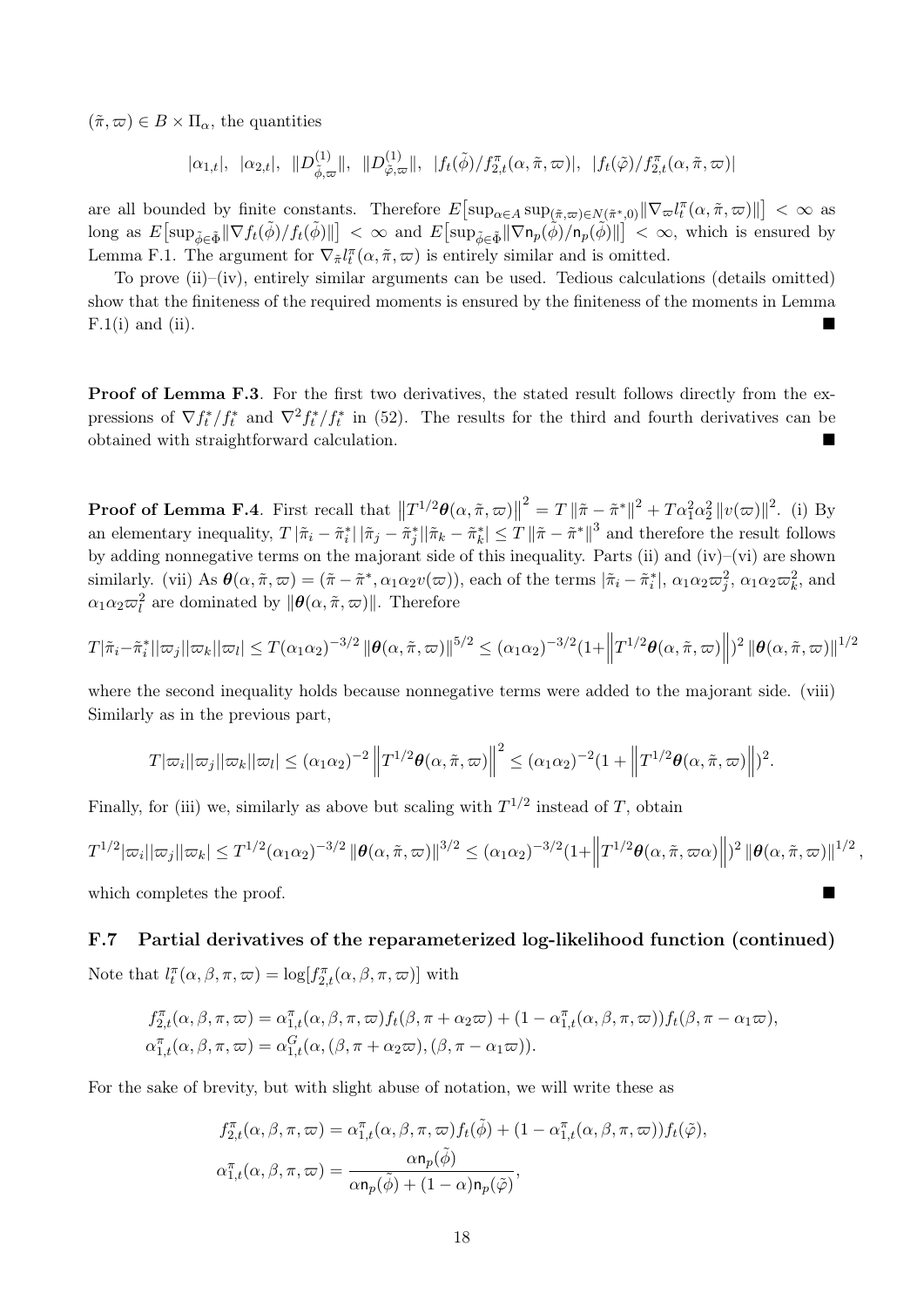where  $\tilde{\phi}$  and  $\tilde{\varphi}$  are understood as functions of  $(\alpha, \beta, \pi, \varpi)$ , that is,  $\tilde{\phi} = (\beta, \pi + \alpha_2 \varpi)$  and  $\tilde{\varphi} = (\beta, \pi - \alpha_1)$  $\alpha_1\varpi$ ).

The following notation will be helpful:

$$
D_{\tilde{\phi},\tilde{\pi}}^{(1)} = \frac{\partial(\beta,\pi + \alpha_2\varpi)}{\partial \tilde{\pi}'} = I_{1+q_2}
$$
  
\n
$$
D_{\tilde{\phi},\varpi}^{(1)} = \frac{\partial(\beta,\pi + \alpha_2\varpi)}{\partial \varpi'} = \begin{bmatrix} 0\\ \alpha_2 I_{q_2} \end{bmatrix} \quad ((1+q_2) \times q_2)
$$
  
\n
$$
D_{\tilde{\varphi},\tilde{\pi}}^{(1)} = \frac{\partial(\beta,\pi - \alpha_1\varpi)}{\partial \tilde{\pi}'} = I_{1+q_2}
$$
  
\n
$$
D_{\tilde{\varphi},\varpi}^{(1)} = \frac{\partial(\beta,\pi - \alpha_1\varpi)}{\partial \varpi'} = \begin{bmatrix} 0\\ -\alpha_1 I_{q_2} \end{bmatrix} \quad ((1+q_2) \times q_2)
$$

First-order partial derivatives. With straightforward differentation we obtain

$$
\nabla_{\tilde{\pi}} l_t^{\pi}(\alpha, \tilde{\pi}, \varpi) = \frac{\nabla_{\tilde{\pi}} f_{2,t}^{\pi}(\alpha, \tilde{\pi}, \varpi)}{f_{2,t}^{\pi}(\alpha, \tilde{\pi}, \varpi)}
$$

$$
\nabla_{\varpi} l_t^{\pi}(\alpha, \tilde{\pi}, \varpi) = \frac{\nabla_{\varpi} f_{2,t}^{\pi}(\alpha, \tilde{\pi}, \varpi)}{f_{2,t}^{\pi}(\alpha, \tilde{\pi}, \varpi)}
$$

with

$$
\nabla_{\tilde{\pi}} f_{2,t}^{\pi}(\alpha, \tilde{\pi}, \varpi) = \nabla_{\tilde{\pi}} \alpha_{1,t} f_t(\tilde{\phi}) + \nabla f_t(\tilde{\phi}) \alpha_{1,t} - \nabla_{\tilde{\pi}} \alpha_{1,t} f_t(\tilde{\varphi}) + \nabla f_t(\tilde{\varphi}) (1 - \alpha_{1,t})
$$
  
\n
$$
\nabla_{\varpi} f_{2,t}^{\pi}(\alpha, \tilde{\pi}, \varpi) = \nabla_{\varpi} \alpha_{1,t} f_t(\tilde{\phi}) + D_{\tilde{\phi}, \varpi}^{(1)\prime} \nabla f_t(\tilde{\phi}) \alpha_{1,t} - \nabla_{\varpi} \alpha_{1,t} f_t(\tilde{\varphi}) + D_{\tilde{\phi}, \varpi}^{(1)\prime} \nabla f_t(\tilde{\phi}) (1 - \alpha_{1,t})
$$

and

$$
\begin{aligned} \nabla_{\tilde{\pi}}\alpha_{1,t} &= \frac{\alpha_1\nabla \mathbf{n}_p(\tilde{\phi})}{\alpha_1\mathbf{n}_p(\tilde{\phi})+\alpha_2\mathbf{n}_p(\tilde{\phi})}-\alpha_{1,t}\frac{\alpha_1\nabla \mathbf{n}_p(\tilde{\phi})+\alpha_2\nabla \mathbf{n}_p(\tilde{\phi})}{\alpha_1\mathbf{n}_p(\tilde{\phi})+\alpha_2\mathbf{n}_p(\tilde{\phi})}\\ \nabla_{\varpi}\alpha_{1,t} &= \frac{\alpha_1D^{(1)\prime}_{\tilde{\phi},\varpi}\nabla \mathbf{n}_p(\tilde{\phi})}{\alpha_1\mathbf{n}_p(\tilde{\phi})+\alpha_2\mathbf{n}_p(\tilde{\phi})}-\alpha_{1,t}\frac{\alpha_1D^{(1)\prime}_{\tilde{\phi},\varpi}\nabla \mathbf{n}_p(\tilde{\phi})+\alpha_2D^{(1)\prime}_{\tilde{\phi},\varpi}\nabla \mathbf{n}_p(\tilde{\phi})}{\alpha_1\mathbf{n}_p(\tilde{\phi})+\alpha_2\mathbf{n}_p(\tilde{\phi})} \end{aligned}
$$

where simplification leads to

$$
\begin{split} \nabla_{\tilde{\pi}}\alpha_{1,t} & = \alpha_{1,t}\frac{\nabla \mathbf{n}_{p}(\tilde{\phi})}{\mathbf{n}_{p}(\tilde{\phi})} - \alpha_{1,t}\left(\alpha_{1,t}\frac{\nabla \mathbf{n}_{p}(\tilde{\phi})}{\mathbf{n}_{p}(\tilde{\phi})} + \alpha_{2,t}\frac{\nabla \mathbf{n}_{p}(\tilde{\phi})}{\mathbf{n}_{p}(\tilde{\phi})}\right) \\ & = \alpha_{1,t}\alpha_{2,t}\left(\frac{\nabla \mathbf{n}_{p}(\tilde{\phi})}{\mathbf{n}_{p}(\tilde{\phi})} - \frac{\nabla \mathbf{n}_{p}(\tilde{\phi})}{\mathbf{n}_{p}(\tilde{\phi})}\right) \\ \nabla_{\varpi}\alpha_{1,t} & = \alpha_{1,t}\frac{D^{(1) \prime}_{\tilde{\phi},\varpi}\nabla \mathbf{n}_{p}(\tilde{\phi})}{\mathbf{n}_{p}(\tilde{\phi})} - \alpha_{1,t}\left(\alpha_{1,t}\frac{D^{(1) \prime}_{\tilde{\phi},\varpi}\nabla \mathbf{n}_{p}(\tilde{\phi})}{\mathbf{n}_{p}(\tilde{\phi})} + \alpha_{2,t}\frac{D^{(1) \prime}_{\tilde{\phi},\varpi}\nabla \mathbf{n}_{p}(\tilde{\varphi})}{\mathbf{n}_{p}(\tilde{\phi})}\right) \\ & = \alpha_{1,t}\alpha_{2,t}\left(\frac{D^{(1) \prime}_{\tilde{\phi},\varpi}\nabla \mathbf{n}_{p}(\tilde{\phi})}{\mathbf{n}_{p}(\tilde{\phi})} - \frac{D^{(1) \prime}_{\tilde{\phi},\varpi}\nabla \mathbf{n}_{p}(\tilde{\varphi})}{\mathbf{n}_{p}(\tilde{\varphi})}\right). \end{split}
$$

Evaluated at  $(\alpha, \tilde{\pi}, \varpi) = (\alpha, \tilde{\pi}^*, 0)$  we get

$$
\nabla_{\tilde{\pi}} \alpha_{1,t}^* = 0, \qquad \nabla_{\varpi} \alpha_{1,t}^* = \alpha_1 \alpha_2 \frac{\nabla_{(2,\ldots,p+2)} \mathsf{n}_p(\tilde{\pi}^*)}{\mathsf{n}_p(\tilde{\pi}^*)},
$$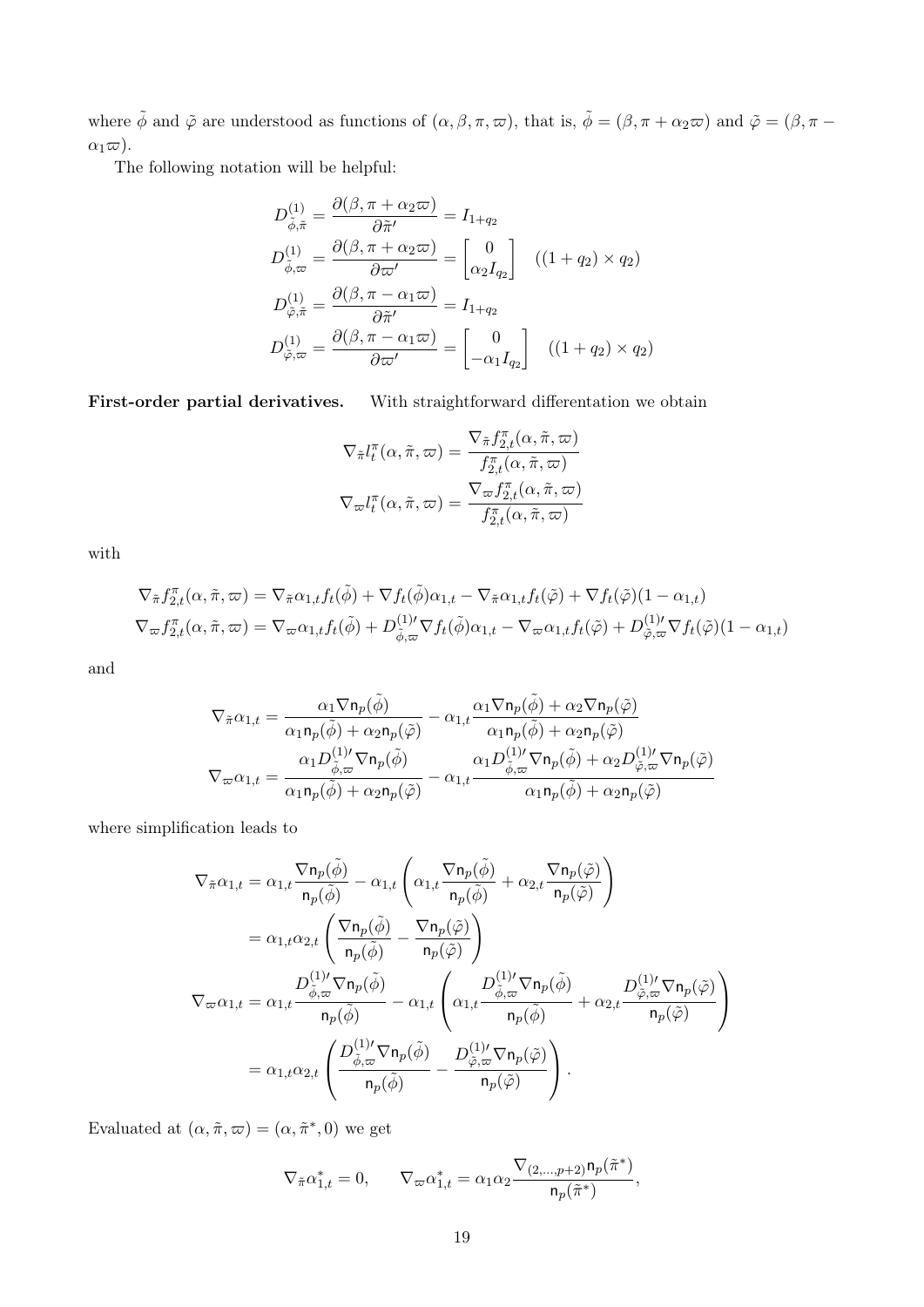$$
f_{2,t}^{\pi}(\alpha, \tilde{\pi}^*, 0) = f_t(\tilde{\pi}^*), \qquad \nabla_{\tilde{\pi}} f_{2,t}^{\pi}(\alpha, \tilde{\pi}^*, 0) = \nabla f_t(\tilde{\pi}^*), \qquad \nabla_{\varpi} f_{2,t}^{\pi}(\alpha, \tilde{\pi}^*, 0) = 0,
$$

so that

$$
\nabla_{\tilde{\pi}} l_t^{\pi}(\alpha, \tilde{\pi}^*, 0) = \frac{\nabla f_t(\tilde{\pi}^*)}{f_t(\tilde{\pi}^*)}, \qquad \nabla_{\varpi} l_t^{\pi}(\alpha, \tilde{\pi}^*, 0) = 0.
$$

Second-order partial derivatives With straightforward differentation we obtain

$$
\nabla_{\tilde{\pi}\tilde{\pi}'}^{2}l_{t}^{\pi}(\alpha,\tilde{\pi},\varpi)=\frac{\nabla_{\tilde{\pi}\tilde{\pi}'}^{2}f_{2,t}^{\pi}(\alpha,\tilde{\pi},\varpi)}{f_{2,t}^{\pi}(\alpha,\tilde{\pi},\varpi)}-\frac{\nabla_{\tilde{\pi}}f_{2,t}^{\pi}(\alpha,\tilde{\pi},\varpi)}{f_{2,t}^{\pi}(\alpha,\tilde{\pi},\varpi)}\frac{\nabla_{\tilde{\pi}'}f_{2,t}^{\pi}(\alpha,\tilde{\pi},\varpi)}{f_{2,t}^{\pi}(\alpha,\tilde{\pi},\varpi)}
$$
\n
$$
\nabla_{\tilde{\pi}\varpi'}^{2}l_{t}^{\pi}(\alpha,\tilde{\pi},\varpi)=\frac{\nabla_{\tilde{\pi}\varpi'}^{2}f_{2,t}^{\pi}(\alpha,\tilde{\pi},\varpi)}{f_{2,t}^{\pi}(\alpha,\tilde{\pi},\varpi)}-\frac{\nabla_{\tilde{\pi}}f_{2,t}^{\pi}(\alpha,\tilde{\pi},\varpi)}{f_{2,t}^{\pi}(\alpha,\tilde{\pi},\varpi)}\frac{\nabla_{\varpi'}f_{2,t}^{\pi}(\alpha,\tilde{\pi},\varpi)}{f_{2,t}^{\pi}(\alpha,\tilde{\pi},\varpi)}
$$
\n
$$
\nabla_{\varpi\varpi'}^{2}l_{t}^{\pi}(\alpha,\tilde{\pi},\varpi)=\frac{\nabla_{\varpi\varpi'}^{2}f_{2,t}^{\pi}(\alpha,\tilde{\pi},\varpi)}{f_{2,t}^{\pi}(\alpha,\tilde{\pi},\varpi)}-\frac{\nabla_{\varpi}f_{2,t}^{\pi}(\alpha,\tilde{\pi},\varpi)}{f_{2,t}^{\pi}(\alpha,\tilde{\pi},\varpi)}\frac{\nabla_{\varpi'}f_{2,t}^{\pi}(\alpha,\tilde{\pi},\varpi)}{f_{2,t}^{\pi}(\alpha,\tilde{\pi},\varpi)}
$$

with

$$
\nabla^2_{\tilde{\pi}\tilde{\pi}'} f_{2,t}^{\pi}(\alpha, \tilde{\pi}, \varpi) = \nabla^2_{\tilde{\pi}\tilde{\pi}'} \alpha_{1,t} f_t(\tilde{\phi}) + \nabla_{\tilde{\pi}} \alpha_{1,t} \nabla' f_t(\tilde{\phi}) \n+ \nabla f_t(\tilde{\phi}) \nabla_{\tilde{\pi}'} \alpha_{1,t} + \alpha_{1,t} \nabla^2 f_t(\tilde{\phi}) \n- \nabla^2_{\tilde{\pi}\tilde{\pi}'} \alpha_{1,t} f_t(\tilde{\varphi}) - \nabla_{\tilde{\pi}} \alpha_{1,t} \nabla' f_t(\tilde{\varphi}) \n- \nabla f_t(\tilde{\varphi}) \nabla_{\tilde{\pi}'} \alpha_{1,t} + (1 - \alpha_{1,t}) \nabla^2 f_t(\tilde{\varphi}) \n\nabla^2_{\tilde{\pi}\varpi'} f_{2,t}^{\pi}(\alpha, \tilde{\pi}, \varpi) = \nabla^2_{\tilde{\pi}\varpi'} \alpha_{1,t} f_t(\tilde{\phi}) + \nabla_{\tilde{\pi}} \alpha_{1,t} \nabla' f_t(\tilde{\phi}) D_{\tilde{\phi},\varpi}^{(1)} \n+ \nabla f_t(\tilde{\phi}) \nabla_{\varpi'} \alpha_{1,t} + \alpha_{1,t} \nabla^2 f_t(\tilde{\phi}) D_{\tilde{\phi},\varpi}^{(1)} \n- \nabla^2_{\tilde{\pi}\varpi'} \alpha_{1,t} f_t(\tilde{\varphi}) - \nabla_{\tilde{\pi}} \alpha_{1,t} \nabla' f_t(\tilde{\varphi}) D_{\tilde{\varphi},\varpi}^{(1)} \n- \nabla f_t(\tilde{\varphi}) \nabla_{\varpi'} \alpha_{1,t} + (1 - \alpha_{1,t}) \nabla^2 f_t(\tilde{\varphi}) D_{\tilde{\varphi},\varpi}^{(1)} \n- \nabla^2_{\tilde{\pi}'} \alpha_{1,t} f_t(\tilde{\phi}) + \nabla_{\varpi} \alpha_{1,t} \nabla' f_t(\tilde{\phi}) D_{\tilde{\phi},\varpi}^{(1)} \n- \alpha_{1,t} D_{\tilde{\phi},\varpi}^{(1)/} \nabla^2 f_t(\tilde
$$

For brevity, we omit the expressions of  $\nabla^2_{\tilde{\pi}\tilde{\pi}'}\alpha_{1,t}$ ,  $\nabla^2_{\tilde{\pi}\varpi'}\alpha_{1,t}$ , and  $\nabla^2_{\varpi\varpi'}\alpha_{1,t}$ . Evaluated at  $(\alpha, \tilde{\pi}, \varpi)$  $(\alpha, \tilde{\pi}^*, 0)$  we get

$$
\nabla_{\tilde{\pi}\tilde{\pi}'}^2 f_{2,t}^{\pi}(\alpha, \tilde{\pi}^*, 0) = \nabla^2 f_t(\tilde{\pi}^*)
$$
\n
$$
\nabla_{\tilde{\pi}\tilde{\omega}'}^2 f_{2,t}^{\pi}(\alpha, \tilde{\pi}^*, 0) = 0
$$
\n
$$
\nabla_{\omega\omega'}^2 f_{2,t}^{\pi}(\alpha, \tilde{\pi}^*, 0) = \nabla_{\omega}\alpha_{1,t}^* \nabla'_{(2,\dots,p+2)} f_t(\tilde{\pi}^*) + \nabla_{(2,\dots,p+2)} f_t(\tilde{\pi}^*) \nabla_{\omega'}\alpha_{1,t}^* + \alpha_1 \alpha_2 \nabla_{(2,\dots,p+2)}^2 f_t(\tilde{\pi}^*)
$$
\n
$$
= \nabla_{\omega}\alpha_{1,t}^* \nabla'_{(2,\dots,p+2)} f_t(\tilde{\pi}^*) + \nabla_{(2,\dots,p+2)} f_t(\tilde{\pi}^*) \nabla_{\omega'}\alpha_{1,t}^* + \alpha_1 \alpha_2 \nabla_{(2,\dots,p+2)}^2 f_t(\tilde{\pi}^*)
$$